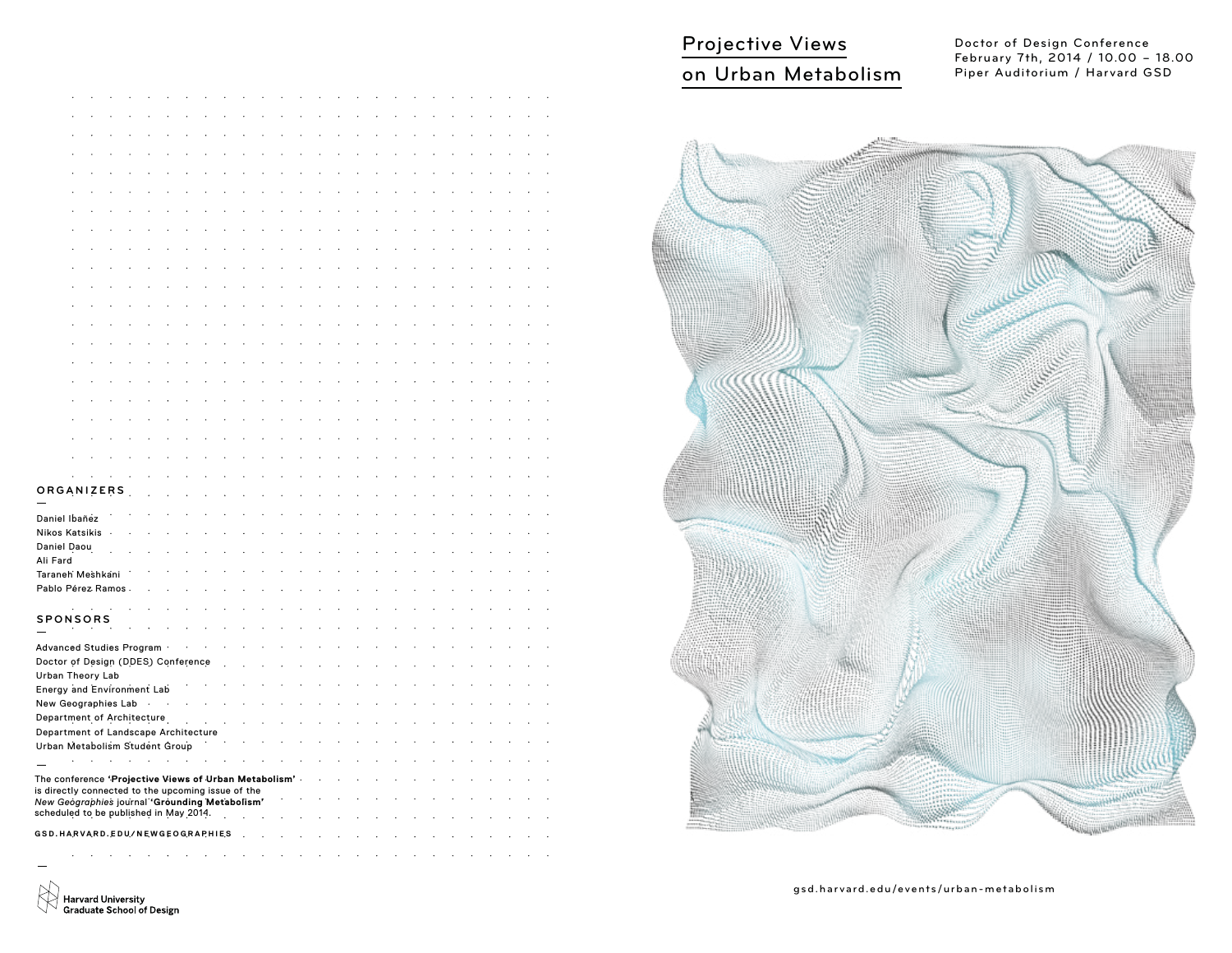continuous processes of ener<br>ation exchange within and be<br>extensive hinterlands, urban n<br>a systematic assessment of the<br>ntal interdependencies assoc During the last two decades, the concept of urban metabolism, has been subject to both extensive empirical research and, increasingly, critical discussion within the natural and social sciences. Aiming to grasp the continuous processes of energy, material and population exchange within and between cities and their extensive hinterlands, urban metabolism promises a systematic assessment of the complex socioenvironmental interdependencies associated with the continuous human occupation of the earth.

n occupation<br>The design dis<br>The design dis<br>The emerging<br>The metabol ion by Team X, to Fuller's reg<br>tific utopias, or the megastru<br>ese Metabolists, concepts, m<br>ve attempted to formalize th At the same time, the design disciplines have often realized the potentials emerging from a projective understanding of urban metabolism in shaping spatial strategies. From Geddes' Valley Section and its postwar interpretation by Team X, to Fuller's regenerative techoscientific utopias, or the megastructures of the Japanese Metabolists, concepts, models and designs have attempted to formalize the links between socioeconomic processes and environmental attributes

responding to their respective contexts.<br>However this task is becoming extremely<br>On the one hand, the contemporary conceneralized urbanization is characterized However this task is becoming extremely challenging: On the one hand, the contemporary condition of generalized urbanization is characterized by an unprecedented complexity and planetary up-scaling of metabolic relations, which were historically confined at the regional scale. On the other hand, while more and more geographically detached and absorbed into a global logistical system of exchange, metabolic relations are still deeply interwoven with territorial transformations in land use systems, settlement typologies, operational infrastructures, and ecological regimes.

At the same time contemporary discussions on urban metabolism have been largely biased between technoscientific approaches, limited to a performative interpretation of flows and and more critical attempts focusing on the sociopolitical. Within this context, design disciplines, fascinated by a need to grasp and reorganize the fluidity of metabolic processes, have privileged notions of elasticity and adaptability ignoring the often-sclerotic nature of settlements, landscapes and infrastructures.

A Projective approach to Urban Metabolism could offer a more elaborate understanding of the relation between organizational models of processes and the formal, physical and material specificities of spatial structures across scales. Alternative, synthetic routes to design –through concepts, models, visualizations, interventions- could expand its agency while enriching the contemporary discussions on Urban Metabolism.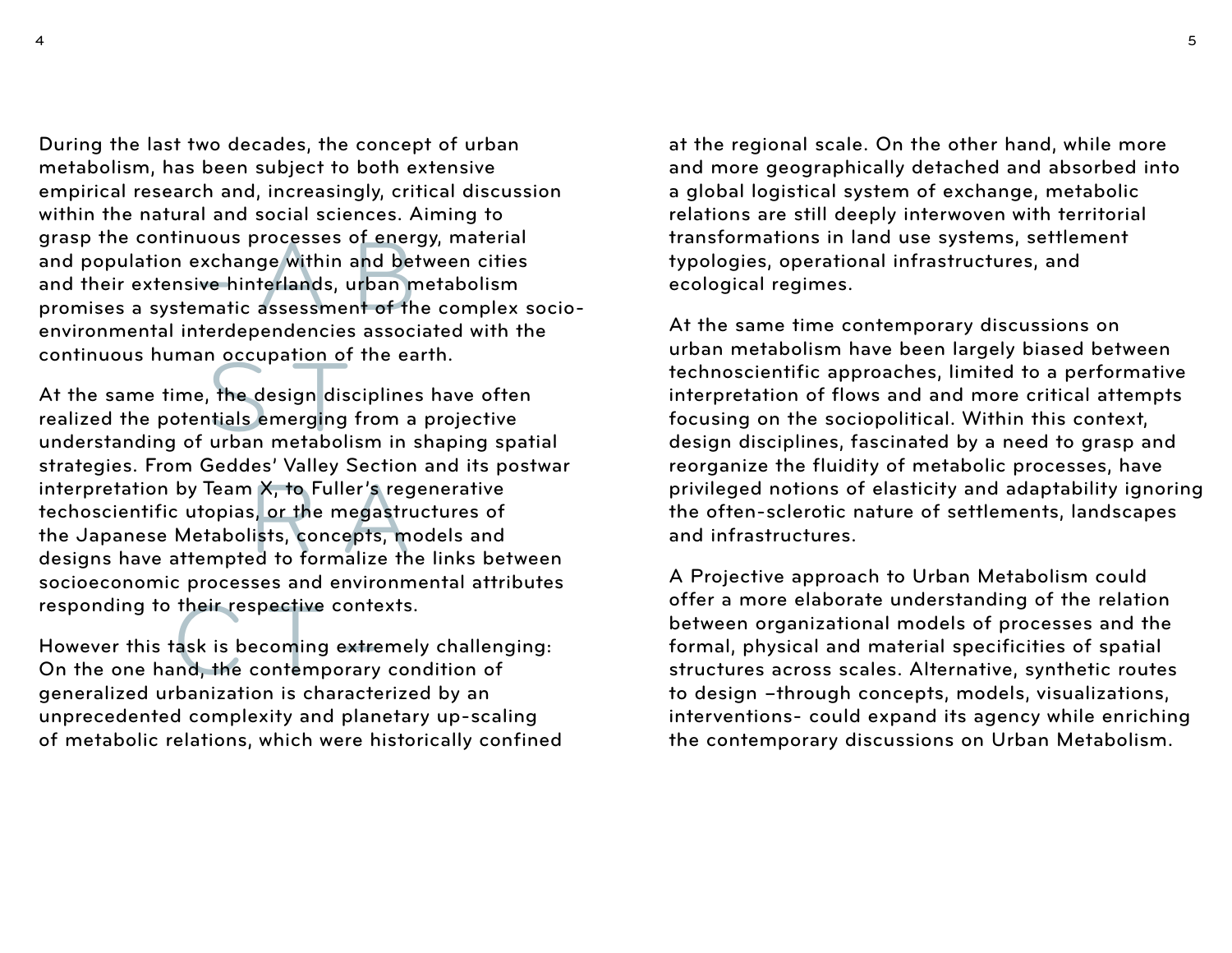# SCHEDULE AND **PANEL STRUCTURE**

*12.30 - 13.30 \_ LUNCH BREAK*

**Panel Two**

# **Territorial** Transformations

Lola Sheppard Territorial Metabolisms: Far Flung Urbanisms Salvador Rueda Towards a New Metabolic System for Cities

Jane Hutton + Kiel Moe

Plotting Central Park and the Empire State Building *-*

*Moderator: Pierre Belanger*

*15.30 - 16.00 \_ COFFEE BREAK*

**Panel Three**

The Agency of Design

| Mitchell Joachim         |  |
|--------------------------|--|
| Socio-ecological Design  |  |
| Chris Reed               |  |
| Projective Processes     |  |
| Ila Berman               |  |
| Productive Recircuiting  |  |
| Moderator: Hashim Sarkis |  |

7

 $\alpha$ <br>inization processes; [Panel 2] unpa<br>prical transformation of spatial foric<br>tures and subsequently, the emer<br>of new operative territories for desi<br>Panel 3] explore the agency of des **The goals of "Projective Views on Urban Metabolism" are, through the lens of urban metabolism, to: [Panel 1] generally reassess the planetary rescaling of contemporary urbanization processes; [Panel 2] unpack the historical transformation of spatial forms and structures and subsequently, the emergence of new operative territories for design; [Panel 3] explore the agency of design in confronting these challenges.**

10.00 - 12.30

 $\overline{\phantom{a}}$ 

 $10.00$ 

 $\circ$  $12.3$  Panel One **Metabolic Upscaling** 

# Jason W. Moore

H E

ne<br>
Dason W. Moore<br>
Metabolic Rift or Metabolic Shift? From Dualism to Dialectics in the Emergence of World-Ecological Modernities

# Erle Ellis

F World-Ecological Moderni<br>Erle Ellis<br>Anthropocene Ecologies:<br>J Existential and Conceptu Anthropocene Ecologies: Converging Existential and Conceptual Baselines

# Timothy W. Luke

 Urbanism as Cyborganicity: Tracking the Materialities of the Anthropocene as Metrometabolomes

Matthew Gandy

Periodicities and Metabolisms

*- Moderator: Neil Brenner* 5

16.00 - 18.00

 $18.0$  $\circ$ 

 $\circ$ 

თ  $\frac{1}{\sqrt{2}}$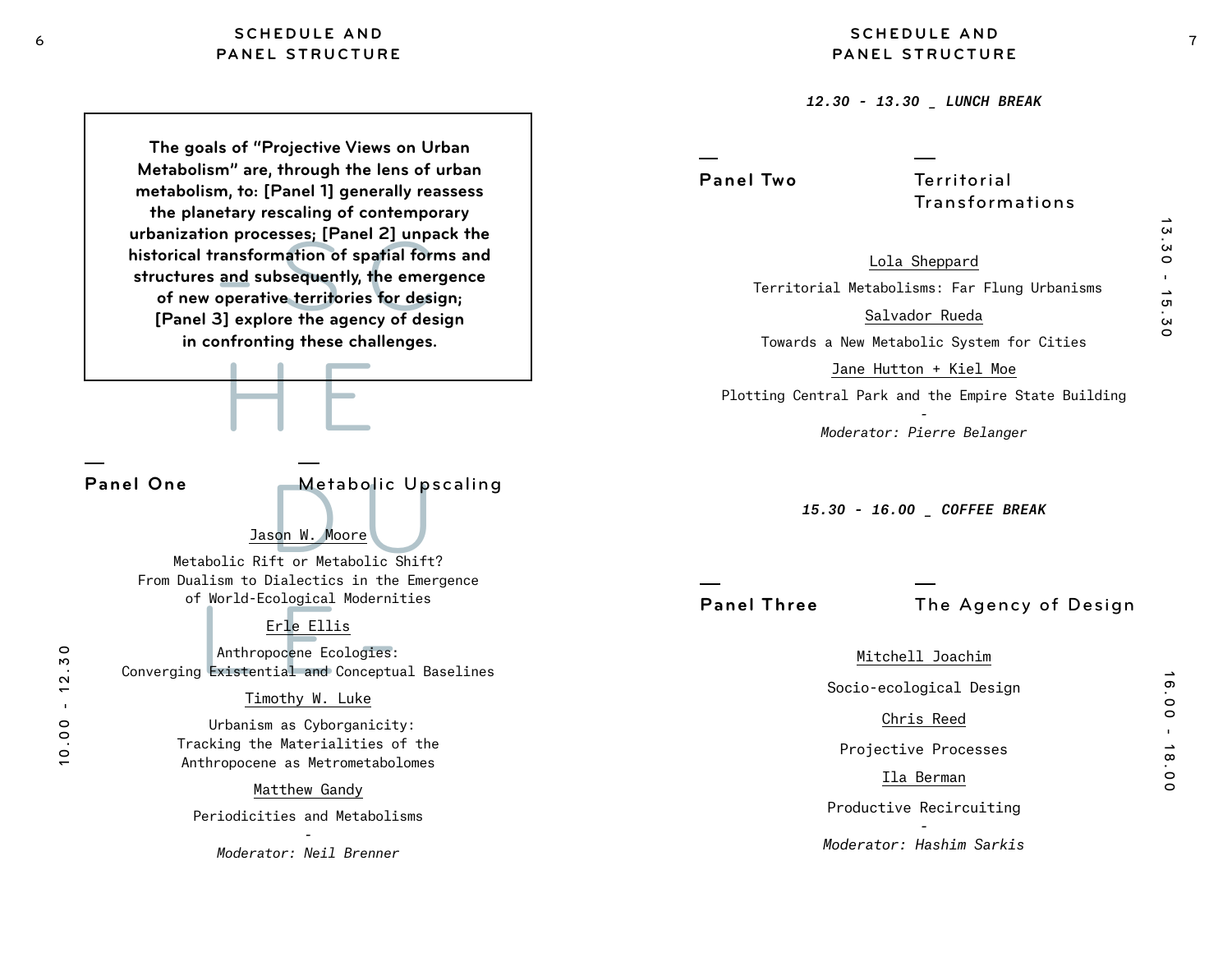# **Metabolic Upscaling**

|    |                      | $\ddot{\phantom{0}}$ |                      | ٠                    |                      | $\bullet$            | $\bullet$            | $\bullet$            | $\cdot$              | $\bullet$            | $\cdot$              |                      | $\bullet$            | $\bullet$               | ٠                    | $\cdot$              | $\bullet$            | $\bullet$                   |                      |                      |                      |                      |                      |                      |                      |
|----|----------------------|----------------------|----------------------|----------------------|----------------------|----------------------|----------------------|----------------------|----------------------|----------------------|----------------------|----------------------|----------------------|-------------------------|----------------------|----------------------|----------------------|-----------------------------|----------------------|----------------------|----------------------|----------------------|----------------------|----------------------|----------------------|
|    |                      | $\cdot$              |                      | ä.                   | $\bullet$            | $\bullet$            | $\bullet$            | $\cdot$              | $\bullet$            | $\ddot{\phantom{a}}$ | $\bullet$            | $\bullet$            | $\cdot$              | $\cdot$                 | $\cdot$              | $\bullet$            | $\ddot{\phantom{a}}$ | $\bullet$                   | $\bullet$            | $\cdot$              | $\blacksquare$       |                      |                      |                      | ×                    |
|    |                      |                      |                      | $\cdot$              | $\cdot$              | $\bullet$            | $\bullet$            | $\bullet$            | $\bullet$            | $\blacksquare$       | $\cdot$              | $\cdot$              | $\bullet$            | $\ddot{\phantom{0}}$    | $\bullet$            | $\bullet$            | $\cdot$              | $\bullet$                   | $\bullet$            |                      | $\bullet$            |                      | $\cdot$              |                      |                      |
|    |                      |                      |                      | $\blacksquare$       |                      |                      | $\cdot$              |                      | $\bullet$            | $\epsilon$           | $\epsilon$           |                      |                      | $\cdot$                 |                      | $\epsilon$           | $\ddot{\phantom{a}}$ | $\epsilon$                  |                      |                      |                      |                      | $\cdot$              | $\cdot$              |                      |
|    |                      |                      |                      |                      |                      |                      |                      |                      |                      |                      |                      |                      |                      |                         |                      |                      |                      |                             |                      |                      |                      |                      |                      |                      |                      |
|    | $\ddot{\phantom{0}}$ |                      |                      | $\cdot$              |                      | $\ddot{\phantom{0}}$ |                      |                      | $\ddot{\phantom{0}}$ | $\ddot{\phantom{a}}$ | $\ddot{\phantom{0}}$ |                      |                      |                         |                      | $\ddot{\phantom{0}}$ |                      | $\ddot{\phantom{0}}$        |                      |                      |                      |                      | $\cdot$              |                      | $\overline{a}$       |
| ä, | $\blacksquare$       | $\bullet$            |                      | $\blacksquare$       |                      | $\bullet$            |                      |                      | $\ddot{\phantom{a}}$ |                      | $\bullet$            |                      |                      |                         |                      | $\bullet$            |                      | $\bullet$                   |                      |                      | $\cdot$              |                      | $\bullet$            |                      |                      |
| ÷. | $\ddot{\phantom{a}}$ |                      |                      | $\ddot{\phantom{0}}$ | $\blacksquare$       | $\blacksquare$       | $\bullet$            | $\ddot{\phantom{0}}$ | $\ddot{\phantom{0}}$ | $\ddot{\phantom{0}}$ | $\cdot$              | $\ddot{\phantom{0}}$ | $\ddot{\phantom{0}}$ | $\ddot{\phantom{0}}$    | $\ddot{\phantom{0}}$ | $\cdot$              | $\ddot{\phantom{a}}$ | $\bullet$                   | $\ddot{\phantom{1}}$ |                      | $\ddot{\phantom{0}}$ |                      | $\blacksquare$       |                      | $\ddot{\phantom{0}}$ |
| ¥, |                      | $\cdot$              |                      |                      | $\epsilon$           | $\ddot{\phantom{a}}$ | $\cdot$              | $\ddot{\phantom{a}}$ | $\cdot$              | ä,                   | $\bullet$            | $\bullet$            | $\ddot{\phantom{a}}$ | $\cdot$                 | $\blacksquare$       | $\ddot{\phantom{1}}$ | $\hat{\textbf{r}}$   | $\bullet$                   | $\cdot$              |                      | $\blacksquare$       |                      | $\bullet$            |                      |                      |
| ÷. | $\bullet$            | $\bullet$            | $\bullet$            | $\bullet$            | $\blacksquare$       | $\bullet$            | $\bullet$            | $\star$              | $\bullet$            | $\bullet$            | $\blacksquare$       | $\bullet$            | $\star$              | $\sim$                  | $\bullet$            | $\bullet$            | $\bullet$            | $\bullet$                   | $\star$              | $\ddot{\phantom{1}}$ | $\bullet$            | $\cdot$              | $\cdot$              | $\cdot$              | $\bullet$            |
|    |                      |                      |                      | ä,                   | ä,                   | $\ddot{\phantom{a}}$ |                      |                      |                      | ä,                   |                      |                      | $\ddot{\phantom{a}}$ |                         |                      |                      |                      |                             |                      | $\cdot$              |                      |                      |                      |                      | ä,                   |
| ÷. | $\blacksquare$       |                      |                      |                      |                      |                      | $\cdot$              | $\cdot$              | $\cdot$              |                      | $\ddot{\phantom{1}}$ | $\blacksquare$       |                      | $\cdot$                 | $\cdot$              | $\ddot{\phantom{1}}$ | $\ddot{\phantom{0}}$ | $\blacksquare$              | $\ddot{\phantom{0}}$ |                      | $\ddot{\phantom{a}}$ | $\bullet$            | $\ddot{\phantom{0}}$ | $\blacksquare$       |                      |
|    | $\ddot{\phantom{0}}$ |                      |                      |                      |                      |                      | $\ddot{\phantom{0}}$ |                      | $\ddot{\phantom{1}}$ |                      | $\blacksquare$       |                      |                      | $\ddot{\phantom{0}}$    |                      | $\cdot$              |                      | $\ddot{\phantom{0}}$        |                      |                      | $\ddot{\phantom{0}}$ |                      | $\cdot$              | $\ddot{\phantom{0}}$ |                      |
| ä, | $\bullet$            | $\cdot$              | $\cdot$              | ä,                   | $\epsilon$           | $\bullet$            | $\epsilon$           | $\ddot{\phantom{a}}$ | $\epsilon$           | $\mathbf{r}$         | $\epsilon$           | $\epsilon$           | $\blacksquare$       | $\ddot{\phantom{a}}$    | $\mathbf{r}$         | $\bullet$            | $\mathbf{r}$         | $\mathcal{L}_{\mathcal{A}}$ | $\epsilon$           | $\blacksquare$       | $\cdot$              | $\epsilon$           | $\bullet$            | $\epsilon$           | ä,                   |
| ÷. |                      | $\ddot{\phantom{0}}$ |                      |                      |                      | $\bullet$            |                      |                      | $\bullet$            | $\bullet$            | $\cdot$              |                      |                      | $\bullet$               |                      | $\bullet$            |                      |                             |                      |                      |                      |                      |                      |                      | $\ddot{\phantom{0}}$ |
| ¥, | $\cdot$              | $\cdot$              |                      | $\bullet$            | $\bullet$            | $\bullet$            | $\cdot$              | $\cdot$              | $\cdot$              | $\bullet$            | $\bullet$            | $\bullet$            | $\bullet$            | $\cdot$                 | $\cdot$              | $\bullet$            | $\bullet$            | $\bullet$                   | $\cdot$              | $\cdot$              | $\cdot$              | $\bullet$            | $\bullet$            | $\blacksquare$       | ä,                   |
| ÷. | $\bullet$            | $\bullet$            |                      | $\bullet$            | $\blacksquare$       | $\bullet$            | $\bullet$            | $\ddot{\phantom{0}}$ | $\bullet$            | $\bullet$            | $\bullet$            | $\bullet$            | $\bullet$            | $\ddot{\phantom{0}}$    | $\ddot{\phantom{a}}$ | $\bullet$            | $\bullet$            | $\bullet$                   | $\bullet$            | $\bullet$            | $\bullet$            |                      | $\bullet$            |                      | $\ddot{\phantom{0}}$ |
|    |                      |                      |                      |                      |                      |                      |                      |                      |                      |                      |                      |                      |                      |                         |                      |                      |                      |                             |                      |                      |                      |                      |                      |                      |                      |
| ÷. | $\bullet$            | $\cdot$              | $\cdot$              | $\bullet$            | $\alpha$             | $\bullet$            | $\sim$               | $\cdot$              | $\epsilon$           | $\hat{\mathbf{r}}$   | $\bar{\nu}$          | $\bullet$            | $\cdot$              | $\cdot$                 | $\bullet$            | $\epsilon$           | $\bullet$            | $\bullet$                   | $\cdot$              | $\cdot$              | $\cdot$              | $\bullet$            | $\bullet$            | $\bullet$            |                      |
| ÷. | $\ddot{\phantom{a}}$ |                      |                      | $\ddot{\phantom{0}}$ | $\ddot{\phantom{a}}$ | $\ddot{\phantom{1}}$ | $\cdot$              | $\ddot{\phantom{0}}$ | $\bullet$            | $\ddot{\phantom{a}}$ | $\ddot{\phantom{a}}$ | $\ddot{\phantom{a}}$ | $\ddot{\phantom{0}}$ | $\ddot{\phantom{0}}$    |                      | $\cdot$              | $\ddot{\phantom{a}}$ | $\bullet$                   | $\ddot{\phantom{1}}$ |                      | $\cdot$              |                      | $\cdot$              | $\ddot{\phantom{0}}$ |                      |
| ÷, | $\ddot{\phantom{0}}$ |                      |                      |                      |                      | $\ddot{\phantom{0}}$ |                      |                      | $\cdot$              |                      | i,                   |                      | $\ddot{\phantom{0}}$ | $\ddot{\phantom{0}}$    |                      | ä,                   |                      | $\ddot{\phantom{0}}$        |                      |                      |                      |                      | J,                   |                      |                      |
| ÷. | $\ddot{\phantom{0}}$ | $\bullet$            |                      | $\bullet$            | $\blacksquare$       | $\bullet$            | $\bullet$            | $\ddot{\phantom{0}}$ | $\bullet$            | $\bullet$            | $\blacksquare$       | $\ddot{\phantom{0}}$ | $\bullet$            | $\ddot{\phantom{a}}$    |                      | $\bullet$            |                      | $\ddot{\phantom{0}}$        | $\bullet$            | $\ddot{\phantom{a}}$ | $\ddot{\phantom{0}}$ | $\cdot$              | $\bullet$            |                      |                      |
| ÷. | $\blacksquare$       |                      |                      |                      |                      | $\cdot$              | $\blacksquare$       | $\blacksquare$       | $\blacksquare$       | $\blacksquare$       | $\blacksquare$       |                      |                      | $\blacksquare$          |                      | $\blacksquare$       |                      | $\blacksquare$              |                      |                      |                      |                      | $\blacksquare$       |                      | ÷.                   |
| ÷. |                      | $\bullet$            |                      | $\blacksquare$       | $\bullet$            | $\bullet$            | $\bullet$            | $\ddot{\phantom{1}}$ | $\bullet$            | $\ddot{\phantom{0}}$ | $\blacksquare$       | $\bullet$            | $\bullet$            | $\star$                 | $\bullet$            | $\bullet$            | $\blacksquare$       | $\ddot{\phantom{1}}$        | $\bullet$            | $\bullet$            | $\bullet$            |                      | $\blacksquare$       |                      | $\ddot{\phantom{0}}$ |
| ÷. | $\bullet$            | $\cdot$              | $\bullet$            | $\cdot$              | $\bullet$            | $\bullet$            | $\bullet$            | $\cdot$              | $\bullet$            | $\bullet$            | $\bullet$            | $\cdot$              | $\bullet$            | $\bullet$               | $\bullet$            | $\bullet$            | $\bullet$            | $\bullet$                   | $\cdot$              | $\cdot$              | $\bullet$            | $\cdot$              | $\cdot$              |                      | $\bullet$            |
|    |                      |                      |                      |                      |                      |                      |                      |                      |                      |                      |                      |                      |                      |                         |                      |                      |                      |                             |                      |                      |                      |                      |                      |                      |                      |
| ÷. |                      | $\ddot{\phantom{0}}$ |                      | $\ddot{\phantom{a}}$ | $\blacksquare$       | $\ddot{\phantom{1}}$ | $\Box$               | $\ddot{\phantom{1}}$ | $\bullet$            | $\ddot{\phantom{1}}$ | $\blacksquare$       | $\cdot$              | $\ddot{\phantom{0}}$ | $\cdot$                 | $\ddot{\phantom{1}}$ | $\ddot{\phantom{0}}$ | $\cdot$              | $\ddot{\phantom{1}}$        | $\cdot$              |                      | $\ddot{\phantom{0}}$ |                      | $\blacksquare$       |                      |                      |
|    | $\ddot{\phantom{a}}$ | $\ddot{\phantom{0}}$ |                      | $\bullet$            |                      | $\ddot{\phantom{0}}$ | $\cdot$              | $\ddot{\phantom{0}}$ | $\cdot$              | $\bullet$            | $\ddot{\phantom{a}}$ | $\blacksquare$       | $\ddot{\phantom{0}}$ | $\cdot$                 | $\ddot{\phantom{0}}$ | $\ddot{\phantom{a}}$ | $\ddot{\phantom{0}}$ | $\ddot{\phantom{a}}$        | $\ddot{\phantom{0}}$ |                      | $\bullet$            |                      | $\ddot{\phantom{1}}$ | $\cdot$              |                      |
|    | $\ddot{\phantom{a}}$ | $\ddot{\phantom{0}}$ |                      | $\ddot{\phantom{a}}$ | $\epsilon$           | $\bullet$            | $\ddot{\phantom{a}}$ | $\ddot{\phantom{0}}$ | $\ddot{\phantom{a}}$ | $\bullet$            | $\bullet$            | $\ddot{\phantom{0}}$ | $\ddot{\phantom{0}}$ | $\ddot{\phantom{a}}$    | $\bullet$            | $\bullet$            | $\bullet$            | $\ddot{\phantom{0}}$        | $\ddot{\phantom{0}}$ | $\ddot{\phantom{0}}$ | $\ddot{\phantom{0}}$ | $\ddot{\phantom{a}}$ | $\ddot{\phantom{a}}$ | $\cdot$              | ÷.                   |
| ÷  | $\bullet$            | $\ddot{\phantom{0}}$ |                      | $\ddot{\phantom{0}}$ |                      | $\bullet$            | $\bullet$            |                      | $\bullet$            | $\bullet$            | ä,                   | $\bullet$            | $\bullet$            | $\bullet$               | $\blacksquare$       | $\bullet$            | $\bullet$            | $\ddot{\phantom{0}}$        | $\bullet$            |                      |                      |                      | $\bullet$            |                      |                      |
| ¥, | $\cdot$              | $\bullet$            |                      | $\ddot{\phantom{a}}$ | $\bullet$            | $\cdot$              | $\bullet$            | $\ddot{\phantom{a}}$ | $\bullet$            | $\mathcal{L}$        | $\bullet$            | $\cdot$              | $\cdot$              | $\bullet$               | $\cdot$              | $\bullet$            | $\bullet$            | $\cdot$                     | $\ddot{\phantom{0}}$ |                      | $\bullet$            | $\cdot$              | $\bullet$            | $\cdot$              | $\ddot{\phantom{0}}$ |
| ÷, | $\ddot{\phantom{0}}$ | $\ddot{\phantom{0}}$ |                      |                      |                      | $\ddot{\phantom{1}}$ | $\cdot$              | $\ddot{\phantom{0}}$ | $\ddot{\phantom{a}}$ | $\bullet$            | $\blacksquare$       |                      | $\ddot{\phantom{0}}$ | $\cdot$                 |                      | $\ddot{\phantom{1}}$ |                      |                             |                      |                      |                      |                      | $\blacksquare$       |                      |                      |
|    | $\cdot$              |                      | $\ddot{\phantom{a}}$ |                      |                      | $\ddot{\phantom{a}}$ | $\Delta$             | $\ddot{\phantom{a}}$ | $\Delta$             | $\epsilon$           | $\epsilon$           |                      | $\bullet$            | $\sim$                  | $\ddot{\phantom{a}}$ | $\mathbf{r}$         | $\epsilon$           | $\bullet$                   |                      |                      |                      |                      |                      |                      | $\ddot{\phantom{0}}$ |
| ÷. |                      | $\ddot{\phantom{0}}$ |                      | $\bullet$            | $\bullet$            |                      |                      |                      |                      |                      |                      | $\bullet$            |                      |                         |                      |                      |                      |                             | $\cdot$              | $\cdot$              | $\cdot$              | $\bullet$            | $\bullet$            | $\blacksquare$       |                      |
| ÷  | $\ddot{\phantom{a}}$ |                      |                      | $\ddot{\phantom{0}}$ | ÷,                   | $\ddot{\phantom{0}}$ | $\bullet$            | $\ddot{\phantom{1}}$ | $\bullet$            | $\epsilon$           | $\cdot$              | $\bullet$            | $\ddot{\phantom{0}}$ | $\ddot{\phantom{a}}$    | $\ddot{\phantom{0}}$ | $\bullet$            | $\cdot$              | $\bullet$                   | $\ddot{\phantom{0}}$ |                      | $\bullet$            |                      | $\cdot$              | $\ddot{\phantom{0}}$ | ÷.                   |
|    |                      |                      |                      |                      |                      |                      |                      |                      |                      |                      |                      |                      |                      |                         |                      |                      |                      |                             |                      |                      |                      |                      | $\ddot{\phantom{a}}$ |                      |                      |
| ÷. | $\ddot{\phantom{0}}$ | $\ddot{\phantom{0}}$ |                      | $\ddot{\phantom{0}}$ |                      |                      |                      |                      | $\bullet$            | $\ddot{\phantom{a}}$ | ä,                   | $\bullet$            |                      | $\ddot{\phantom{0}}$    |                      | $\bullet$            |                      | $\ddot{\phantom{0}}$        | $\cdot$              |                      |                      |                      | $\bullet$            | $\ddot{\phantom{0}}$ |                      |
|    |                      |                      |                      |                      |                      |                      |                      |                      |                      |                      |                      |                      |                      |                         |                      | ä,                   |                      |                             |                      |                      |                      |                      |                      |                      |                      |
| ÷. |                      | $\bullet$            |                      | $\bullet$            | $\blacksquare$       | $\bullet$            | $\ddot{\phantom{1}}$ | $\bullet$            | $\bullet$            | $\bullet$            | $\cdot$              | $\bullet$            | $\bullet$            | $\ddot{\phantom{0}}$    | $\bullet$            | $\cdot$              | $\bullet$            | $\bullet$                   | $\bullet$            |                      | $\bullet$            |                      | $\bullet$            |                      | $\ddot{\phantom{0}}$ |
| ò. | $\mathbf{r}$         | $\cdot$              |                      | $\blacksquare$       | $\bullet$            | $\bullet$            | $\bullet$            | $\cdot$              | $\cdot$              | $\ddot{\phantom{a}}$ | $\blacksquare$       | $\bullet$            | $\bullet$            | $\bullet$               | $\blacksquare$       | $\bullet$            | $\bullet$            | $\bullet$                   | $\cdot$              | $\cdot$              | $\cdot$              | $\blacksquare$       | $\bullet$            |                      | $\bullet$            |
|    |                      |                      |                      |                      |                      |                      |                      |                      |                      |                      |                      |                      |                      |                         |                      |                      |                      |                             |                      |                      |                      |                      |                      |                      |                      |
|    |                      | $\ddot{\phantom{0}}$ |                      | $\ddot{\phantom{0}}$ | $\blacksquare$       | $\bullet$            | $\bullet$            | $\ddot{\phantom{0}}$ | $\bullet$            | $\blacksquare$       | $\cdot$              | $\bullet$            | $\bullet$            | $\bullet$               | $\bullet$            | $\cdot$              | $\bullet$            | $\bullet$                   | $\ddot{\phantom{1}}$ | $\ddot{\phantom{0}}$ | $\bullet$            | $\bullet$            | $\cdot$              |                      |                      |
|    |                      |                      |                      | ä,                   |                      | $\cdot$              | $\cdot$              |                      | $\bullet$            | $\ddot{\phantom{a}}$ | $\epsilon$           |                      | $\ddot{\phantom{a}}$ | $\cdot$                 | $\ddot{\phantom{a}}$ | $\blacksquare$       | $\bullet$            | $\cdot$                     |                      |                      | $\ddot{\phantom{a}}$ |                      |                      |                      |                      |
|    | $\ddot{\phantom{a}}$ |                      |                      | $\ddot{\phantom{0}}$ |                      | $\ddot{\phantom{0}}$ |                      | $\ddot{\phantom{0}}$ | $\ddot{\phantom{0}}$ | $\ddot{\phantom{a}}$ | $\ddot{\phantom{0}}$ |                      | $\ddot{\phantom{a}}$ | $\ddot{\phantom{a}}$    | $\ddot{\phantom{a}}$ | $\ddot{\phantom{0}}$ | $\ddot{\phantom{a}}$ | $\ddot{\phantom{0}}$        |                      |                      |                      |                      | $\cdot$              |                      |                      |
|    |                      |                      |                      | ä,                   |                      | $\epsilon$           |                      | $\ddot{\phantom{0}}$ | $\ddot{\phantom{a}}$ | ÷.                   | ä,                   |                      | $\ddot{\phantom{a}}$ | $\ddot{\phantom{a}}$    | $\ddot{\phantom{a}}$ | $\ddot{\phantom{a}}$ |                      | $\ddot{\phantom{0}}$        |                      |                      |                      |                      |                      |                      |                      |
|    | $\ddot{\phantom{0}}$ | $\ddot{\phantom{0}}$ | $\ddot{\phantom{0}}$ | $\ddot{\phantom{0}}$ | $\blacksquare$       | $\bullet$            | $\sim 10^{-11}$      | $\ddot{\phantom{0}}$ | $\bullet$            | $\Box$               | $\ddot{\phantom{a}}$ | $\star$              | $\ddot{\phantom{0}}$ | $\sim 100$ km s $^{-1}$ | $\ddot{\phantom{0}}$ | $\blacksquare$       | $\Box$               | $\ddot{\phantom{0}}$        | $\ddot{\phantom{1}}$ | $\Box$               | $\ddot{\phantom{a}}$ | $\ddot{\phantom{a}}$ | $\blacksquare$       | $\ddot{\phantom{0}}$ |                      |
|    |                      |                      |                      |                      |                      |                      |                      |                      |                      |                      |                      |                      |                      |                         |                      |                      |                      |                             |                      |                      |                      |                      |                      |                      |                      |

Moore<br>
Luke, M<br>
for: Nei<br>
for: Nei<br>
for: Nei<br>
For Higher Higher<br>
Lucky Higher<br>
Ec<br>
Ec<br>
d-green ti<br>
ift" think<br>
Ec<br>
d-green ti<br>
signify, ir<br>
xchange t<br>
signify, ir<br>
xchange t<br>
signify, ir<br>
xchange t<br>
signify, ir<br>
xchange t<br> **Jason W. Moore** - Metabolic Rift or Metabolic Shift? From Dualism to Dialectics in the Emergence of World-Jason W. Moore, Erle Ellis, Timothy W. Luke, Matthew Gandy, Moderator: Neil Brenner

**-**

01

In the flowering of red-green thought over the past two decades, "metabolic rift" thinking is surely one of its most colorful and influential varieties. Emphasizing disruption and separation, rather than reconfiguration and unity, the metabolic rift has come to signify, in Richard York's words, "a disruption in the exchange between social systems and natural systems." Social systems are separate from natural systems; social systems *disrupt* natural systems; as capitalism develops, the disruption of nature escalates, leading to "planetary crisis." Catastrophe ensues. It all makes a certain amount of sense. But is it good sense? The metabolic rift perspective posits capitalism as ontologically prior to the web of life: capitalism *and* nature. The dialectical alternative understands capitalism as a bundle of relations between human and

Ecological Modernities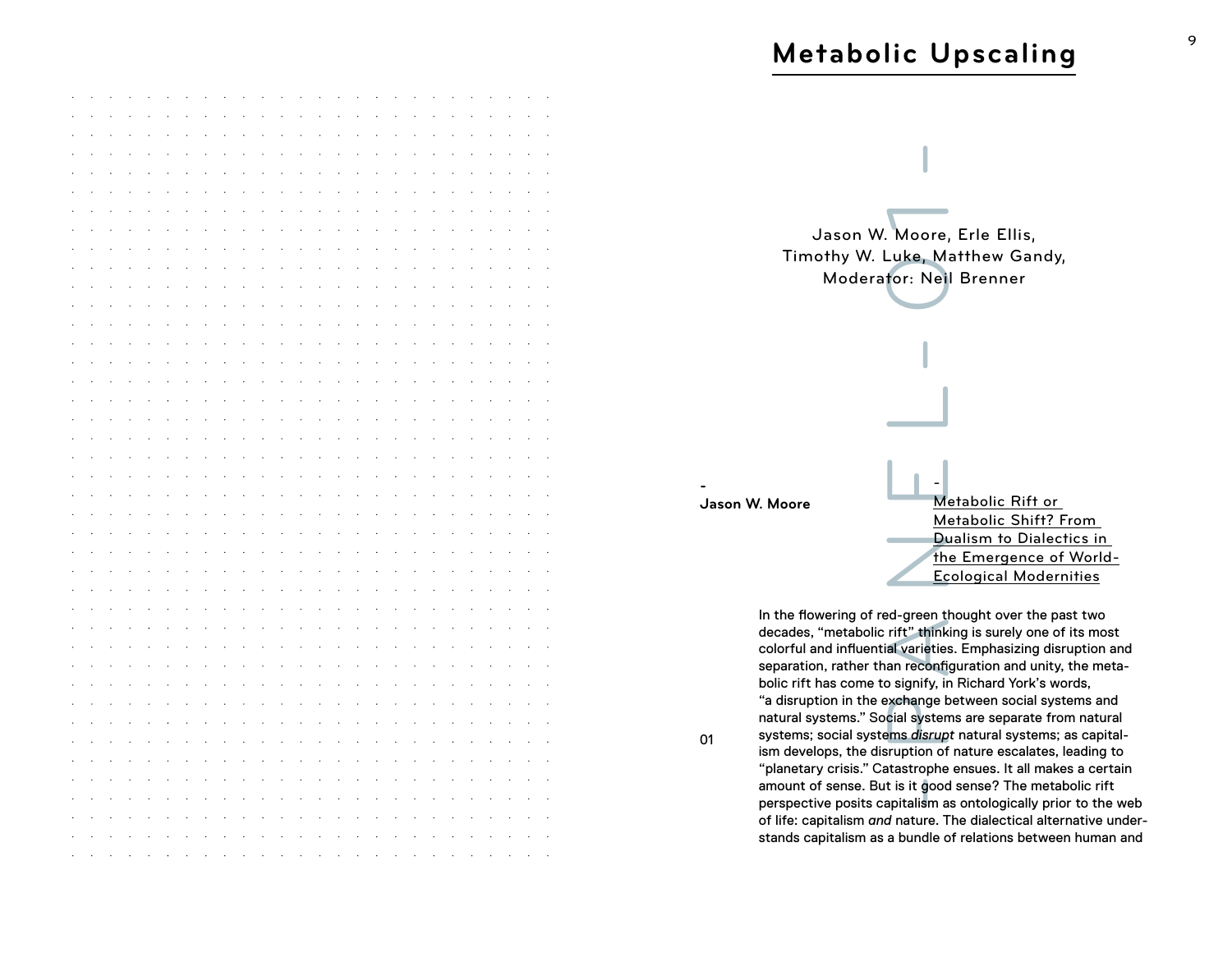-

extra-human natures: capitalism-*in*-nature. In this, capitalism is both producer and product of the web of life, a "rich totality of many determinations" (Marx) that transcends the Nature/ Society divide. Such transcendence becomes possible through a view of capitalism *as world-ecology,* joining the accumulation of capital, the pursuit of power, and the co-production of nature as an organic whole. Such a world-ecological perspective allows us to analyze more adequately the historical limits of capitalism in the web of life, and the successive historical natures co-produced over the *longue durée*.

-

**Erle Ellis**

**-**

02

Ecologies of the Anthropocene: The Global Upscaling of Social-Ecological Infrastructures

Human populations and their use of land have transformed more than three quarters of the terrestrial biosphere into anthromes, which range from dense settlements, villages, and croplands to rangelands and seminatural lands with lower levels of population and use. While this global transformation of ecology has been portrayed as recent and unsustainable, human societies have been transforming ecosystems to support their populations since before the last ice age and have sustained this for thousands of years in some regions. The concept of the Anthropocene raises the prospect that this might continue for millennia to come. As human societies have grown, so have the scales of the social-ecological infrastructures needed to sustain them. This global upscaling is accelerating as populations become increasingly concentrated into urban areas, rapidly transforming both the biosphere and society and challenging both to adapt. Yet these changing scales of social-ecological interaction are also creating novel opportunities for society to thrive while nature recovers within the used and seminatural anthromes that form the ecologies of the Anthropocene. To engage with these opportunities is to empower a post-natural view of the human role in shaping nature, guiding us towards greater stewardship, innovation and engagement with the future of humanity and the planet.

**Timothy W. Luke**

**-**

03

Urbanism as Cyborganicity: Tracking the Materialities of the Anthropocene as Metrometabolomes

This preliminary critique of the synthetic ecologies sustaining global urbanization traces out the challenges for developing effective understandings of the designed and undesigned elements in urban metabolism as "metrometabolomes." To elaborate and expand my understanding of the concepts of critical arcology, I deploy alternative concepts tied to exploring cyborganic and machinic ecologies to get beyond citycentric notions of urbanization, modernization, and globalization by tracking the materialities of metrometabolites created by citification across time, which are now embedded in built,

unbuilt, and yet-to-be-built environments. Today's increasingly popular notion of "the Anthropocene" provides a foreground for detailing the aesthetic, formal, material, and symbolic imprints upon the spatial processes and structures associated with citified metabolic processes across with divergent scale, speed, and scope. These probes are vital modes of ecocritique and technocritique needed to unpack the planetary up-scaling of contemporary metabolic processes at work across global citification's industrial ecologies as questions for political economy. A comprehensive and critical retooling of urbanistic analysis with the insights of cyborganicity might make a key intervention into the long lineage of past approaches to local, regional or national metabolism in relation to urban design by unveiling their blindspots and highlighting their potentials for developing new urbanistic theories and practices.

**Matthew Gandy** 

**-**

Periodicities and Metabolisms

Though we can find metabolic continuities with the past, in terms of basic human needs, the scale and complexity of contemporary urbanization involves a different order of dynamics and interdependencies. The nineteenth-century

-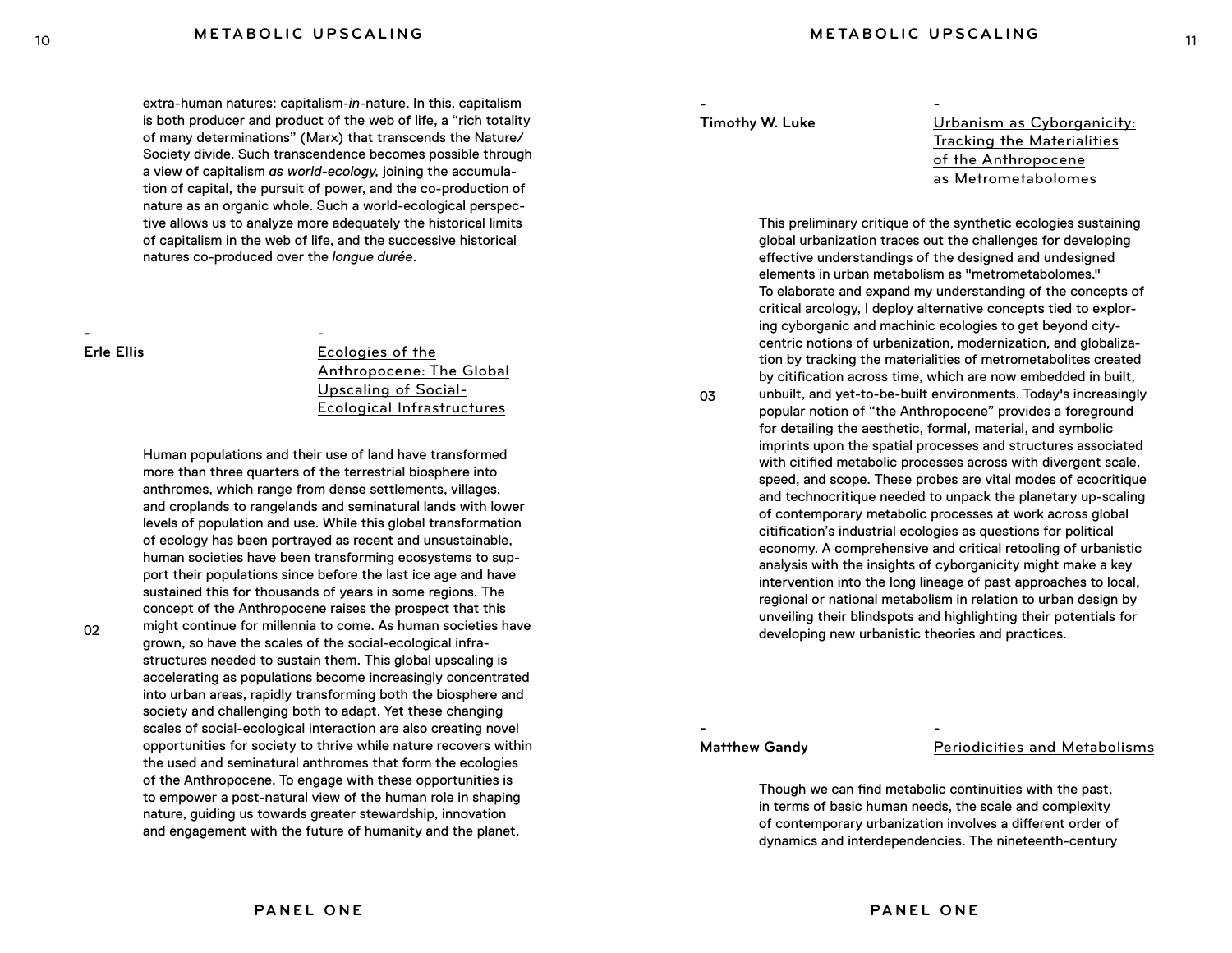conception of the city as an assemblage of identifiable organs placed particular emphasis on the circulatory dynamics of urban space. In the twentieth century these corporeal analogies were extended to conceive of urban space as an organic machine amenable to increasingly sophisticated types of technical control. The techno-political field of modernity extends to various forms of "scientific urbanism" whereby the city is conceived as a system defined by measurable parameters. The recent shift of emphasis from the organicist city of functional flows and organs to a more diffuse neo-organicist pre-occupation with the digital realm or "thinking space" of the city has not dispelled earlier limitations with corporeal conceptions of urban space.

|  |  | i,             | ÷. | $\ddot{\phantom{0}}$ | $\ddot{\phantom{0}}$ | $\ddot{\phantom{a}}$ | $\ddot{\phantom{a}}$ | $\hat{\mathbf{r}}$ | l,             | $\ddot{\phantom{a}}$ | $\ddot{\phantom{a}}$ | $\ddot{\phantom{a}}$ | $\ddot{\phantom{0}}$ | l, | $\ddot{\phantom{a}}$ | $\ddot{\phantom{0}}$ | $\overline{a}$ |  |  |  |
|--|--|----------------|----|----------------------|----------------------|----------------------|----------------------|--------------------|----------------|----------------------|----------------------|----------------------|----------------------|----|----------------------|----------------------|----------------|--|--|--|
|  |  | $\overline{a}$ |    | $\ddot{\phantom{0}}$ | $\overline{a}$       | $\overline{a}$       | $\overline{a}$       | $\overline{a}$     | $\overline{a}$ | $\overline{a}$       | $\ddot{\phantom{0}}$ | $\overline{a}$       | $\overline{a}$       |    |                      |                      |                |  |  |  |
|  |  |                |    |                      |                      |                      |                      |                    |                |                      |                      |                      |                      |    |                      |                      |                |  |  |  |
|  |  |                |    |                      |                      |                      |                      |                    |                |                      |                      |                      |                      |    |                      |                      |                |  |  |  |
|  |  |                |    |                      |                      |                      |                      |                    |                |                      |                      |                      |                      |    |                      |                      |                |  |  |  |
|  |  |                |    |                      |                      |                      |                      |                    |                |                      |                      |                      |                      |    |                      |                      |                |  |  |  |
|  |  |                |    |                      |                      |                      |                      |                    |                |                      |                      |                      |                      |    |                      |                      |                |  |  |  |
|  |  |                |    |                      |                      |                      |                      |                    |                |                      |                      |                      |                      |    |                      |                      |                |  |  |  |
|  |  |                |    |                      |                      |                      |                      |                    |                |                      |                      |                      |                      |    |                      |                      |                |  |  |  |
|  |  |                |    |                      |                      |                      |                      | $\overline{a}$     |                |                      |                      | $\overline{a}$       |                      |    |                      |                      |                |  |  |  |
|  |  |                |    |                      |                      |                      |                      |                    |                |                      |                      |                      |                      |    |                      |                      |                |  |  |  |
|  |  |                |    |                      |                      |                      |                      |                    |                |                      |                      |                      |                      |    |                      |                      |                |  |  |  |
|  |  |                |    |                      |                      |                      |                      |                    |                |                      |                      |                      |                      |    |                      |                      |                |  |  |  |
|  |  |                |    |                      |                      |                      |                      |                    |                |                      |                      |                      |                      |    |                      |                      |                |  |  |  |
|  |  |                |    |                      |                      |                      |                      |                    |                |                      |                      |                      |                      |    |                      |                      |                |  |  |  |
|  |  |                |    |                      |                      |                      |                      |                    |                |                      |                      |                      |                      |    |                      |                      |                |  |  |  |
|  |  |                |    |                      |                      |                      |                      |                    |                |                      |                      |                      |                      |    |                      |                      |                |  |  |  |
|  |  |                |    |                      |                      |                      |                      |                    |                |                      |                      |                      |                      |    |                      |                      |                |  |  |  |
|  |  |                |    |                      |                      |                      |                      |                    |                |                      |                      |                      |                      |    |                      |                      |                |  |  |  |
|  |  |                |    |                      |                      |                      |                      |                    |                |                      |                      |                      |                      |    |                      |                      |                |  |  |  |
|  |  |                |    |                      |                      |                      |                      |                    |                |                      |                      |                      |                      |    |                      |                      |                |  |  |  |
|  |  |                |    |                      |                      |                      |                      |                    |                |                      |                      |                      |                      |    |                      |                      |                |  |  |  |
|  |  |                |    |                      |                      |                      |                      |                    |                |                      |                      |                      |                      |    |                      |                      |                |  |  |  |
|  |  |                |    |                      |                      |                      |                      |                    |                |                      |                      |                      |                      |    |                      |                      |                |  |  |  |
|  |  |                |    |                      |                      |                      |                      |                    |                |                      |                      |                      |                      |    |                      |                      |                |  |  |  |
|  |  |                |    |                      |                      |                      |                      |                    |                |                      |                      |                      |                      |    |                      |                      |                |  |  |  |
|  |  |                |    |                      |                      |                      |                      |                    |                |                      |                      |                      |                      |    |                      |                      |                |  |  |  |
|  |  |                |    |                      |                      |                      |                      |                    |                |                      |                      |                      |                      |    |                      |                      |                |  |  |  |
|  |  |                |    |                      |                      |                      |                      |                    |                |                      |                      |                      |                      |    |                      |                      |                |  |  |  |
|  |  |                |    |                      |                      |                      |                      |                    |                |                      |                      |                      |                      |    |                      |                      |                |  |  |  |
|  |  |                |    |                      |                      |                      |                      |                    |                |                      |                      |                      |                      |    |                      |                      |                |  |  |  |
|  |  |                |    |                      |                      |                      |                      |                    |                |                      |                      |                      |                      |    |                      |                      |                |  |  |  |
|  |  |                |    |                      |                      |                      |                      |                    |                |                      |                      |                      |                      |    |                      |                      |                |  |  |  |
|  |  |                |    |                      |                      |                      |                      |                    |                |                      |                      |                      |                      |    |                      |                      |                |  |  |  |
|  |  |                |    |                      |                      |                      |                      |                    |                |                      |                      |                      |                      |    |                      |                      |                |  |  |  |
|  |  |                |    |                      |                      |                      |                      |                    |                |                      |                      |                      |                      |    |                      |                      |                |  |  |  |

04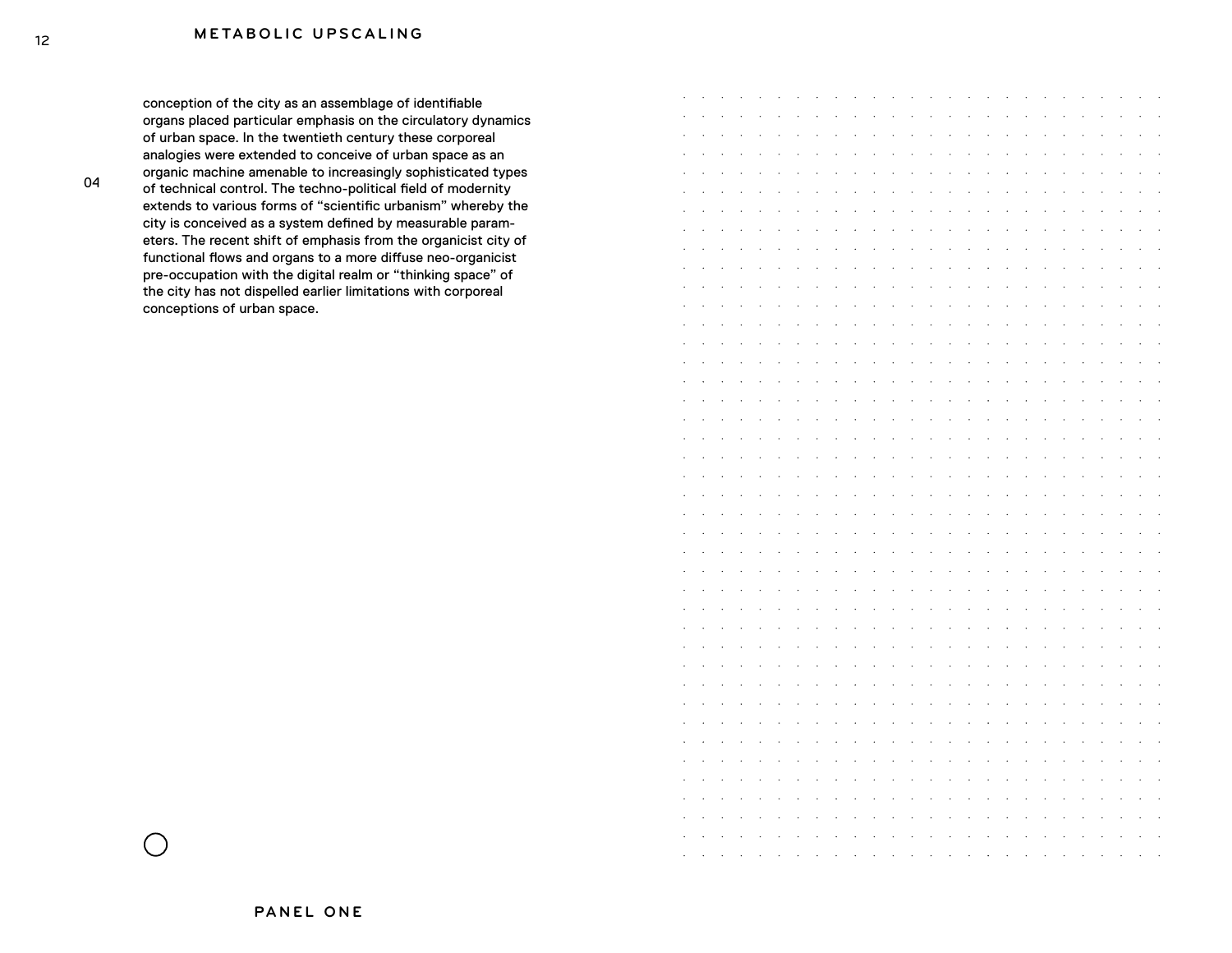# $\mathbf{r} = \mathbf{r} + \mathbf{r} + \mathbf{r} + \mathbf{r} + \mathbf{r} + \mathbf{r} + \mathbf{r} + \mathbf{r} + \mathbf{r} + \mathbf{r} + \mathbf{r} + \mathbf{r} + \mathbf{r} + \mathbf{r} + \mathbf{r} + \mathbf{r} + \mathbf{r} + \mathbf{r} + \mathbf{r} + \mathbf{r} + \mathbf{r} + \mathbf{r} + \mathbf{r} + \mathbf{r} + \mathbf{r} + \mathbf{r} + \mathbf{r} + \mathbf{r} + \mathbf{r} + \mathbf{r} + \mathbf$

# <sup>15</sup> **Territorial Transformations**



In many ways the Canadian North is as far removed from urbanized as one can imagine. With only 100,000 occupying 3.9 million sq. km, it has one of the lowest population densities on earth. Beyond the largest three territorial capitals, most other communities north of 60 degrees have populations less than 1000. Yet, one might argue, communities within the North operate regionally, not unlike larger metropolitan regions in the south—with intense mobility of people, and goods exchanges and services networked. Yet the shear immensity of the North, coupled with challenging climate and small, remote populations, had rendered the economic equation for conventional models of urbanism impossible. Access to food, health, education and recreation has all adapted to work at the scale of the territory.

05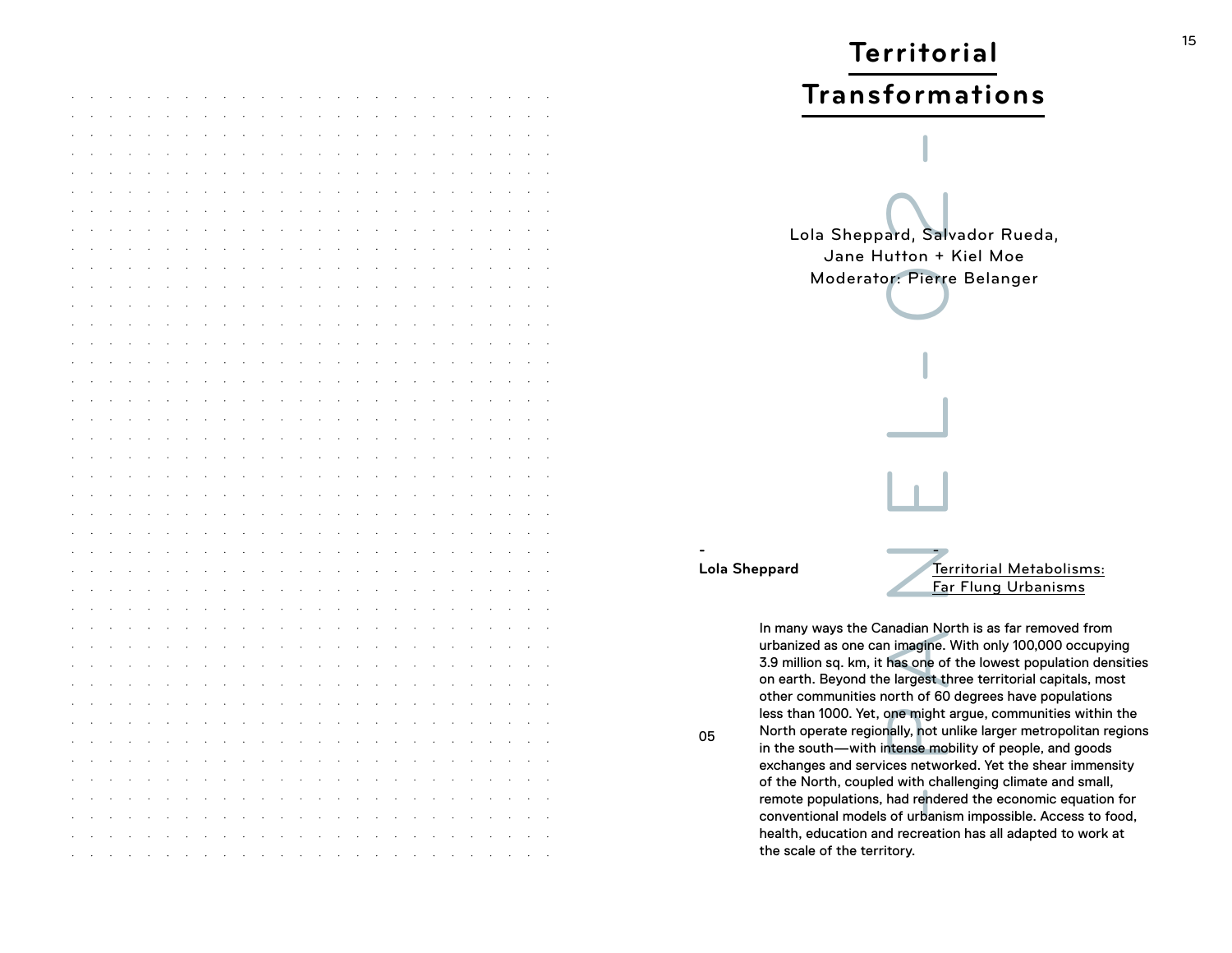-

Locally, settlement form has no choice but to defer to environment, regional mobility and geography. In this sense, the north offers an opportunity for radical innovation in how we think not of urban metabolism but *territorial metabolisms*—of networks, economies and infrastructures. And in so doing, the remote North may offer models for more synthetic relationships to geography, climate and ecology, in the complex urban regions of the south.

-

# **Salvador Rueda**

**-**

06

# Towards a New Metabolic System for Cities

The Earth is a system that is open in energy and practically closed in materials, but the systems that it supports are open systems both in energy and materials. From the outset, the planning of any organizational aspect of the city or the territory must take into account the natural resources. The relation established must be purposeful and aimed at achieving maximum efficiency in the use of resources and minimum disturbance to the ecosystems. In nature, both the process of evolution and the succession of ecosystems are linked to the increase in efficiency in the consumption of resources to obtain equivalent or greater levels of organization. Those that fail to fulfill this law end up disappearing. Our way of acting is just the opposite because we obtain advantageous competitive positions if we are capable of consuming more resources than others; it does not matter how efficient we are. However, this strategy for competing based on the increase in the disturbance of the systems is simply "unsustainable". Our strategy for competing must be based on information and knowledge, and increasingly less on the consumption of resources. Obtaining greater organized information (H) with a lower consumption of resources (E) is the equation of sustainability and is therefore the direction to take in all the areas and policies of planning in general, and of the metabolism in particular. In a process aimed at sustainability, the quotient E/H must become increasingly small. The current tendency, however, is the opposite, and inefficiency is the best ally of competitiveness.

**Jane Hutton + Kiel Moe**

07

**-**

# Plotting Central Park and the Empire State Building

This research plots the material and energy flows of the Central Park and Empire State building sites – two of the most iconic parcels of land in the world. The project examines the broader ecological and social consequences of past construction regimes in order to speculate about future ones. To do so, we are identifying, modeling, and quantifying materials used on site over 200 years of emblematic urban change. This renders not only an account of the energetic and material inputs involved in each construction, it maps their extended geographical relations through tracing material sources, transportation, and labor. These adjuncts to buildings and landscape are habitually dismissed as externalities but in reality are massive constructions of matter and energy in their own right. This scope of documentation reveals much about the role that the construction of buildings and landscapes play beyond the immediate, visible urban environment.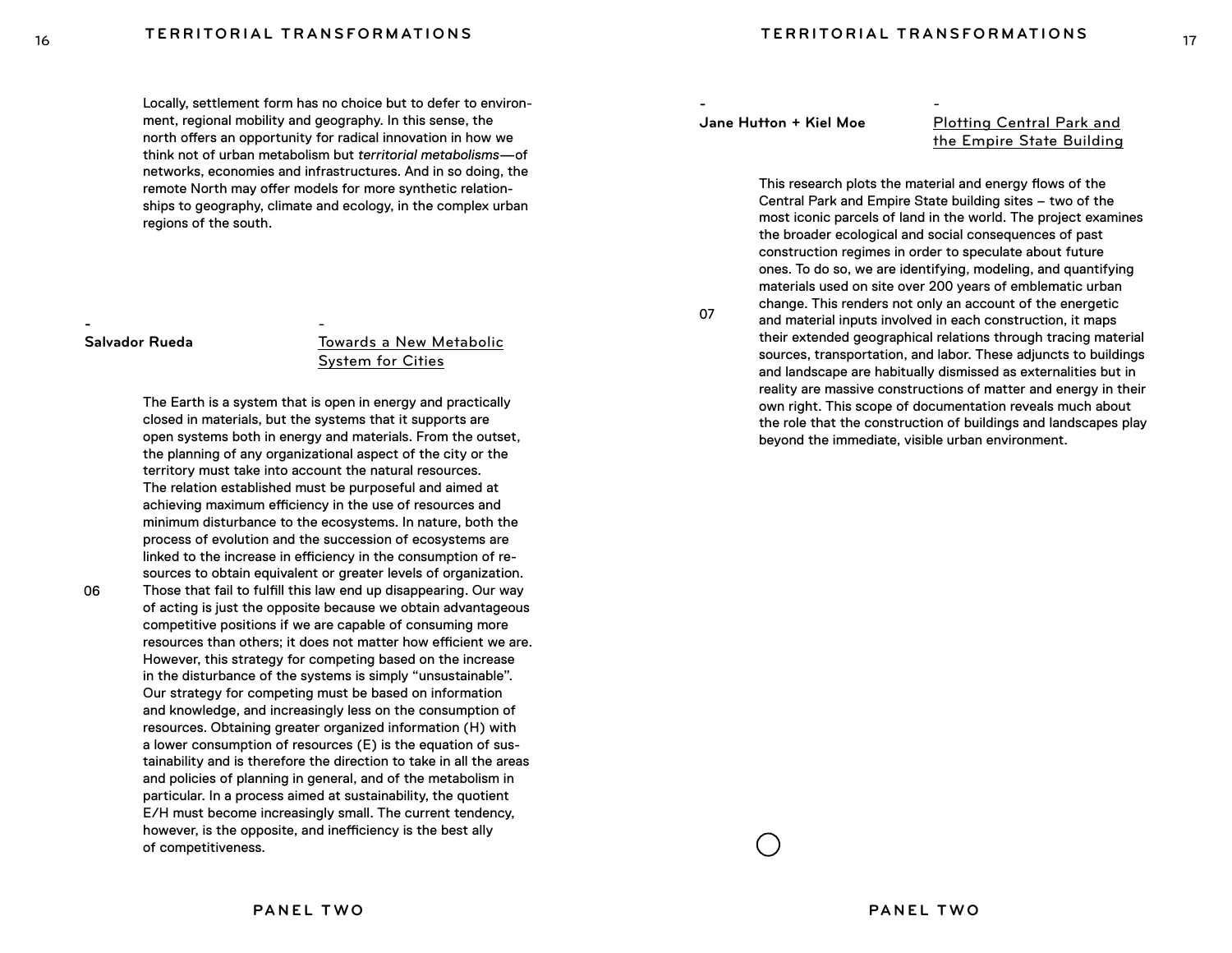|    |  |                      |                      |                      | $\cdot$              | $\ddot{\phantom{0}}$ | $\bullet$            | $\ddot{\phantom{a}}$ | $\ddot{\phantom{0}}$ | $\cdot$                   | $\bullet$            | $\ddot{\phantom{1}}$ | $\ddot{\phantom{0}}$ | $\ddot{\phantom{0}}$ | $\blacksquare$       | $\blacksquare$ |                      | $\ddot{\phantom{0}}$ |                      |                      |                      |                      |                      |
|----|--|----------------------|----------------------|----------------------|----------------------|----------------------|----------------------|----------------------|----------------------|---------------------------|----------------------|----------------------|----------------------|----------------------|----------------------|----------------|----------------------|----------------------|----------------------|----------------------|----------------------|----------------------|----------------------|
|    |  | $\cdot$              | $\cdot$              | ä,                   | ä,                   | $\cdot$              | $\ddot{\phantom{0}}$ | $\ddot{\phantom{a}}$ | $\ddot{\phantom{a}}$ | $\mathbf{a} = \mathbf{a}$ | $\mathcal{A}$        | $\ddot{\phantom{a}}$ | $\ddot{\phantom{0}}$ | $\blacksquare$       | $\ddot{\phantom{0}}$ | ł,             | $\bullet$            | $\cdot$              | $\cdot$              |                      |                      |                      |                      |
| ٠  |  | $\ddot{\phantom{0}}$ | $\ddot{\phantom{0}}$ | $\cdot$              |                      | $\bullet$            | $\bullet$            | $\bullet$            | $\bullet$            | $\blacksquare$            | $\ddot{\phantom{1}}$ | $\bullet$            | $\bullet$            | $\ddot{\phantom{1}}$ | $\bullet$            | $\blacksquare$ | $\bullet$            | $\ddot{\phantom{0}}$ | $\ddot{\phantom{0}}$ |                      | $\cdot$              |                      |                      |
|    |  |                      |                      |                      |                      |                      |                      | $\ddot{\phantom{0}}$ | l.                   | $\ddot{\phantom{a}}$      | $\ddot{\phantom{a}}$ | $\blacksquare$       | $\ddot{\phantom{a}}$ | $\ddot{\phantom{a}}$ | l.                   | l,             |                      |                      |                      |                      |                      |                      |                      |
|    |  |                      |                      |                      |                      |                      |                      | $\ddot{\phantom{0}}$ |                      | $\ddot{\phantom{a}}$      | $\ddot{\phantom{0}}$ | $\ddot{\phantom{0}}$ | $\ddot{\phantom{0}}$ |                      |                      |                |                      |                      |                      |                      |                      |                      |                      |
|    |  |                      |                      |                      | l.                   |                      | ï                    | $\ddot{\phantom{a}}$ | k.                   | ÷,                        | J.                   | ÷.                   | ÷.                   |                      |                      |                |                      |                      |                      |                      |                      |                      |                      |
|    |  |                      |                      |                      |                      |                      |                      | $\ddot{\phantom{0}}$ |                      | $\ddot{\phantom{0}}$      | $\ddot{\phantom{0}}$ | $\ddot{\phantom{0}}$ | $\ddot{\phantom{0}}$ |                      |                      |                |                      |                      |                      |                      |                      |                      |                      |
|    |  |                      | ï                    |                      | ä,                   |                      | $\cdot$              |                      | ÷,                   | ÷,                        | ä,                   | $\cdot$              | $\ddot{\phantom{a}}$ |                      |                      |                |                      |                      |                      |                      |                      |                      | Ĭ.                   |
|    |  |                      |                      |                      |                      |                      |                      |                      |                      | $\cdot$                   |                      |                      |                      |                      |                      |                |                      |                      |                      |                      |                      |                      |                      |
|    |  |                      |                      |                      |                      |                      |                      |                      |                      |                           | ÷,                   |                      |                      |                      |                      |                |                      |                      |                      |                      |                      |                      |                      |
|    |  |                      |                      |                      |                      |                      |                      |                      |                      |                           | $\ddot{\phantom{0}}$ |                      |                      |                      |                      |                |                      |                      |                      |                      |                      |                      |                      |
|    |  |                      |                      |                      |                      |                      |                      |                      |                      |                           |                      |                      |                      |                      |                      |                |                      |                      |                      |                      |                      |                      |                      |
|    |  |                      |                      |                      | $\ddot{\phantom{0}}$ |                      | $\ddot{\phantom{0}}$ | $\bullet$            |                      | $\blacksquare$            | $\ddot{\phantom{0}}$ | $\ddot{\phantom{0}}$ | $\ddot{\phantom{a}}$ | $\bullet$            | $\cdot$              | $\blacksquare$ |                      |                      | $\bullet$            | $\bullet$            | $\blacksquare$       | $\cdot$              |                      |
|    |  |                      |                      |                      | ä,                   |                      |                      | $\cdot$              |                      | $\cdot$                   | $\cdot$              |                      | $\blacksquare$       | $\cdot$              |                      |                |                      |                      |                      |                      |                      |                      |                      |
|    |  |                      | $\cdot$              |                      | $\ddot{\phantom{1}}$ | $\ddot{\phantom{1}}$ | $\ddot{\phantom{0}}$ | $\bullet$            |                      | $\cdot$                   | $\cdot$              |                      |                      |                      |                      | $\cdot$        |                      | $\bullet$            | $\bullet$            |                      | $\cdot$              |                      | $\ddot{\phantom{0}}$ |
| ÷. |  | $\cdot$              | ä,                   | ä,                   | $\ddot{\phantom{0}}$ | $\bullet$            | $\bullet$            | $\cdot$              | $\ddot{\phantom{a}}$ | $\epsilon$                | $\bullet$            | $\ddot{\phantom{0}}$ | $\cdot$              | $\cdot$              | $\ddot{\phantom{a}}$ | ÷.             | $\ddot{\phantom{0}}$ | $\cdot$              | $\cdot$              | $\ddot{\phantom{a}}$ | $\epsilon$           |                      |                      |
|    |  |                      |                      |                      |                      |                      |                      | $\ddot{\phantom{0}}$ | $\ddot{\phantom{0}}$ | $\cdot$                   | $\cdot$              |                      | $\ddot{\phantom{0}}$ |                      |                      |                |                      |                      |                      |                      |                      |                      |                      |
|    |  |                      |                      |                      |                      |                      |                      |                      |                      |                           |                      |                      |                      |                      |                      |                |                      |                      |                      |                      |                      |                      | ÷,                   |
|    |  |                      |                      |                      |                      | $\ddot{\phantom{0}}$ | $\overline{a}$       | $\ddot{\phantom{0}}$ | $\ddot{\phantom{0}}$ | $\ddot{\phantom{a}}$      | $\overline{a}$       | $\ddot{\phantom{0}}$ | $\ddot{\phantom{0}}$ |                      |                      | $\overline{a}$ |                      |                      |                      |                      |                      |                      |                      |
|    |  |                      |                      |                      | $\ddot{\phantom{0}}$ |                      | $\cdot$              | $\cdot$              | $\ddot{\phantom{a}}$ | l,                        | $\cdot$              | $\ddot{\phantom{0}}$ | $\ddot{\phantom{0}}$ |                      |                      |                |                      |                      |                      |                      |                      |                      |                      |
|    |  | $\ddot{\phantom{0}}$ | $\ddot{\phantom{0}}$ | $\ddot{\phantom{a}}$ | $\ddot{\phantom{0}}$ | $\ddot{\phantom{0}}$ | $\ddot{\phantom{0}}$ | $\ddot{\phantom{0}}$ | $\ddot{\phantom{a}}$ | $\cdot$                   | $\ddot{\phantom{0}}$ | $\ddot{\phantom{0}}$ | $\ddot{\phantom{0}}$ |                      |                      |                |                      | $\ddot{\phantom{0}}$ |                      |                      |                      |                      | $\ddot{\phantom{0}}$ |
|    |  |                      |                      |                      |                      |                      |                      |                      |                      |                           |                      |                      |                      |                      |                      |                |                      |                      |                      |                      |                      |                      |                      |
|    |  |                      |                      |                      |                      |                      |                      |                      |                      | $\ddot{\phantom{0}}$      | $\cdot$              |                      |                      |                      |                      |                |                      |                      |                      |                      |                      |                      |                      |
|    |  |                      |                      |                      |                      |                      |                      |                      |                      |                           | $\cdot$              |                      |                      |                      |                      |                |                      |                      |                      |                      |                      |                      |                      |
|    |  |                      |                      |                      |                      |                      |                      |                      |                      |                           |                      |                      |                      |                      |                      |                |                      |                      |                      |                      |                      |                      |                      |
|    |  |                      |                      |                      |                      |                      |                      | $\bullet$            |                      | $\bullet$                 | $\ddot{\phantom{a}}$ | $\ddot{\phantom{0}}$ | $\bullet$            |                      | $\bullet$            |                |                      |                      | $\blacksquare$       | $\bullet$            | $\ddot{\phantom{a}}$ | $\ddot{\phantom{0}}$ |                      |
|    |  |                      |                      |                      |                      |                      |                      |                      |                      | $\cdot$                   | $\cdot$              |                      |                      |                      |                      |                |                      |                      |                      |                      |                      |                      |                      |
|    |  |                      | $\cdot$              |                      | $\blacksquare$       | $\ddot{\phantom{0}}$ | $\cdot$              | $\ddot{\phantom{1}}$ | $\ddot{\phantom{0}}$ | $\cdot$                   | $\ddot{\phantom{1}}$ |                      | $\bullet$            | $\bullet$            | $\ddot{\phantom{0}}$ | $\bullet$      |                      | $\ddot{\phantom{0}}$ | $\ddot{\phantom{0}}$ |                      | $\blacksquare$       |                      | ٠                    |
|    |  | $\ddot{\phantom{a}}$ | $\cdot$              | $\ddot{\phantom{0}}$ | $\cdot$              | $\cdot$              | $\ddot{\phantom{0}}$ | $\cdot$              | $\cdot$              | $\blacksquare$            | $\cdot$              | $\cdot$              | $\cdot$              | $\ddot{\phantom{a}}$ | $\cdot$              |                | $\cdot$              | $\cdot$              | $\cdot$              | $\cdot$              | $\cdot$              |                      |                      |
|    |  |                      |                      |                      |                      |                      |                      | $\ddot{\phantom{0}}$ |                      |                           |                      |                      |                      |                      |                      |                |                      |                      |                      |                      |                      |                      |                      |
|    |  |                      |                      |                      |                      |                      |                      |                      |                      |                           |                      |                      |                      |                      |                      |                |                      |                      |                      |                      |                      |                      |                      |
|    |  |                      |                      |                      |                      | $\overline{a}$       |                      | $\ddot{\phantom{0}}$ | $\ddot{\phantom{0}}$ | $\cdot$                   | $\ddot{\phantom{0}}$ | $\overline{a}$       | $\ddot{\phantom{0}}$ |                      |                      |                |                      |                      |                      |                      |                      |                      |                      |
|    |  |                      |                      |                      |                      |                      |                      | $\ddot{\phantom{a}}$ |                      | $\ddot{\phantom{a}}$      | $\cdot$              | $\ddot{\phantom{0}}$ |                      |                      |                      |                |                      |                      |                      |                      |                      |                      |                      |
|    |  |                      | $\ddot{\phantom{0}}$ |                      |                      |                      |                      |                      |                      | $\cdot$                   | $\ddot{\phantom{0}}$ |                      |                      |                      |                      |                |                      |                      |                      |                      |                      |                      |                      |
|    |  |                      |                      |                      |                      |                      |                      |                      |                      |                           |                      |                      |                      |                      |                      |                |                      |                      |                      |                      |                      |                      |                      |
|    |  |                      |                      |                      |                      |                      |                      |                      |                      |                           |                      |                      |                      |                      |                      |                |                      |                      |                      |                      |                      |                      |                      |
|    |  |                      |                      |                      |                      |                      |                      |                      |                      |                           |                      |                      |                      |                      |                      |                |                      |                      |                      |                      |                      |                      |                      |
|    |  |                      |                      |                      |                      |                      |                      |                      |                      |                           |                      |                      |                      |                      |                      |                |                      |                      |                      |                      |                      |                      |                      |
|    |  |                      |                      |                      |                      |                      |                      |                      |                      |                           |                      |                      |                      |                      |                      |                |                      |                      |                      |                      |                      |                      |                      |

|  |  |  |  |  | $\ddot{\phantom{0}}$ | $\ddot{\phantom{0}}$ |  |  |  |                      |  |  |  |
|--|--|--|--|--|----------------------|----------------------|--|--|--|----------------------|--|--|--|
|  |  |  |  |  |                      |                      |  |  |  |                      |  |  |  |
|  |  |  |  |  |                      |                      |  |  |  | $\ddot{\phantom{0}}$ |  |  |  |
|  |  |  |  |  |                      |                      |  |  |  |                      |  |  |  |
|  |  |  |  |  |                      |                      |  |  |  |                      |  |  |  |
|  |  |  |  |  |                      |                      |  |  |  |                      |  |  |  |
|  |  |  |  |  |                      |                      |  |  |  |                      |  |  |  |
|  |  |  |  |  |                      |                      |  |  |  |                      |  |  |  |
|  |  |  |  |  |                      |                      |  |  |  |                      |  |  |  |
|  |  |  |  |  |                      |                      |  |  |  |                      |  |  |  |
|  |  |  |  |  |                      |                      |  |  |  |                      |  |  |  |
|  |  |  |  |  |                      |                      |  |  |  |                      |  |  |  |
|  |  |  |  |  |                      |                      |  |  |  |                      |  |  |  |
|  |  |  |  |  |                      |                      |  |  |  |                      |  |  |  |
|  |  |  |  |  |                      |                      |  |  |  |                      |  |  |  |
|  |  |  |  |  |                      |                      |  |  |  |                      |  |  |  |
|  |  |  |  |  |                      |                      |  |  |  |                      |  |  |  |
|  |  |  |  |  |                      |                      |  |  |  |                      |  |  |  |
|  |  |  |  |  |                      |                      |  |  |  |                      |  |  |  |
|  |  |  |  |  |                      |                      |  |  |  |                      |  |  |  |
|  |  |  |  |  |                      |                      |  |  |  |                      |  |  |  |
|  |  |  |  |  |                      |                      |  |  |  |                      |  |  |  |
|  |  |  |  |  |                      |                      |  |  |  |                      |  |  |  |
|  |  |  |  |  |                      |                      |  |  |  |                      |  |  |  |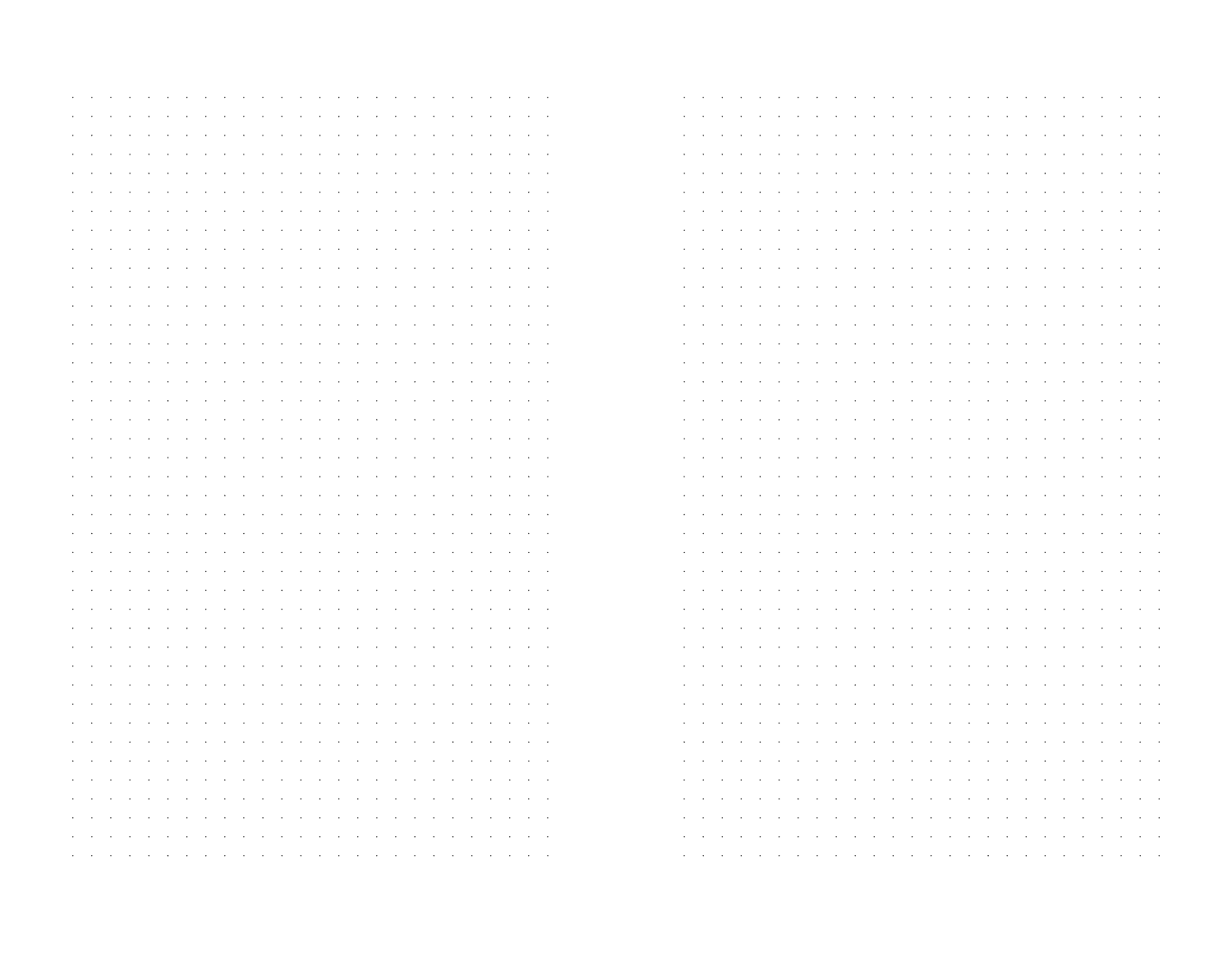# Mitchell Joachim, Chris Reed, Ila Berman, Moderator: Hashim Sarkis

-

# **Mitchell Joachim**

Socio-ecological Design

The Muslim of the Muslim of the Muslim of the Muslim of the Muslim of the Muslim of the Muslim of the Muslim of the Muslim of the Muslim of the Muslim of the Muslim of the Muslim of the Muslim of the Muslim of the Muslim o Through our creative projects and outreach efforts, we aim to illuminate the environmental possibilities of New York City. We are a unique laboratory for scientists, artists, architects, students, and individuals of many backgrounds to explore and advance the larger framework of socio-ecological design. The group develops innovative solutions and technologies for local sustainability in energy, transportation, infrastructure, buildings, waste treatment, food, and water. These solutions are derived from the interface of design, science, engineering and synthetic biology.

# **Chris Reed**

08

**-**

**-**

# Projective Processes

The past few decades have witnessed a resurgence of interest in dynamic ecologies and landscape within contemporary design discourse. In part, this was fueled by ecologists' reconceptualization of the world as a dynamic, ever-evolving and changing place, continually responding to inputs and circumstance. But it was also fueled by designers' ambitions to open up discrete disciplinary pursuits to a broader set of informants as a step toward projects which hybridize architectural, urbanistic and landscape agendas. As part of this work, both ecologists and designers have been productively obsessed with the ways in which these ideas of dynamism,

-

adaptability, flexibility could be represented or projected. Ecosystems, landscapes, and even entire cities were rendered as dynamic, metabolic systems that put into play energy, matter, water, wildlife, people, vehicles, waste, and atmospheres, just for starters. These drawings were instrumental in constructing dynamic new conceptualizations of the world,

but now the two- and three-dimensional drawing techniques they utilized have been exhausted. This presentation will explore the metabolic relationships between ecological thinking and design practices as they have evolved over the past twenty years. It will then look forward by identifying a number of time-based projective modeling and scripting techniques, which move beyond simulation and open up new territories for design investigation and discourse.

-

# **- Ila Berman**

 $10<sub>1</sub>$ 

09

# Productive Recircuiting

As an overview and mapping of the proliferating agendas of contemporary design, this presentation will resituate the concept of urban metabolism in relation to six themes previously defined as new constellations of architectural practice that have emerged as direct byproducts of, or critical responses to, the radical impacts of environmental, technological and demographic transformation. Within the context of rapidly expanding global socio-technological networks, on the one hand, and the inadvertent effects that such forms of territorial colonization have had at the planetary scale, on the other, design has never been more pervasive and powerful, and yet at the same time so vulnerable to the forces influencing its potential and capacity. From the creative recycling of urban wastelands and the re-circuiting of energy-producing infrastructure to responsive architectures and synthetic ecological systems that purport to both shape and dynamically adapt to the populations they support, the reconceptualization of design in accordance with a techno-biotic paradigm and the new trajectories it has spawned, are perhaps the unintentional consequences of thinking the city as a living system of material flows rather than a static collection of discrete artifacts. These have enabled the evolution of new territories and productive fields of operation that are extending the traditional domains of architectural and urban agency.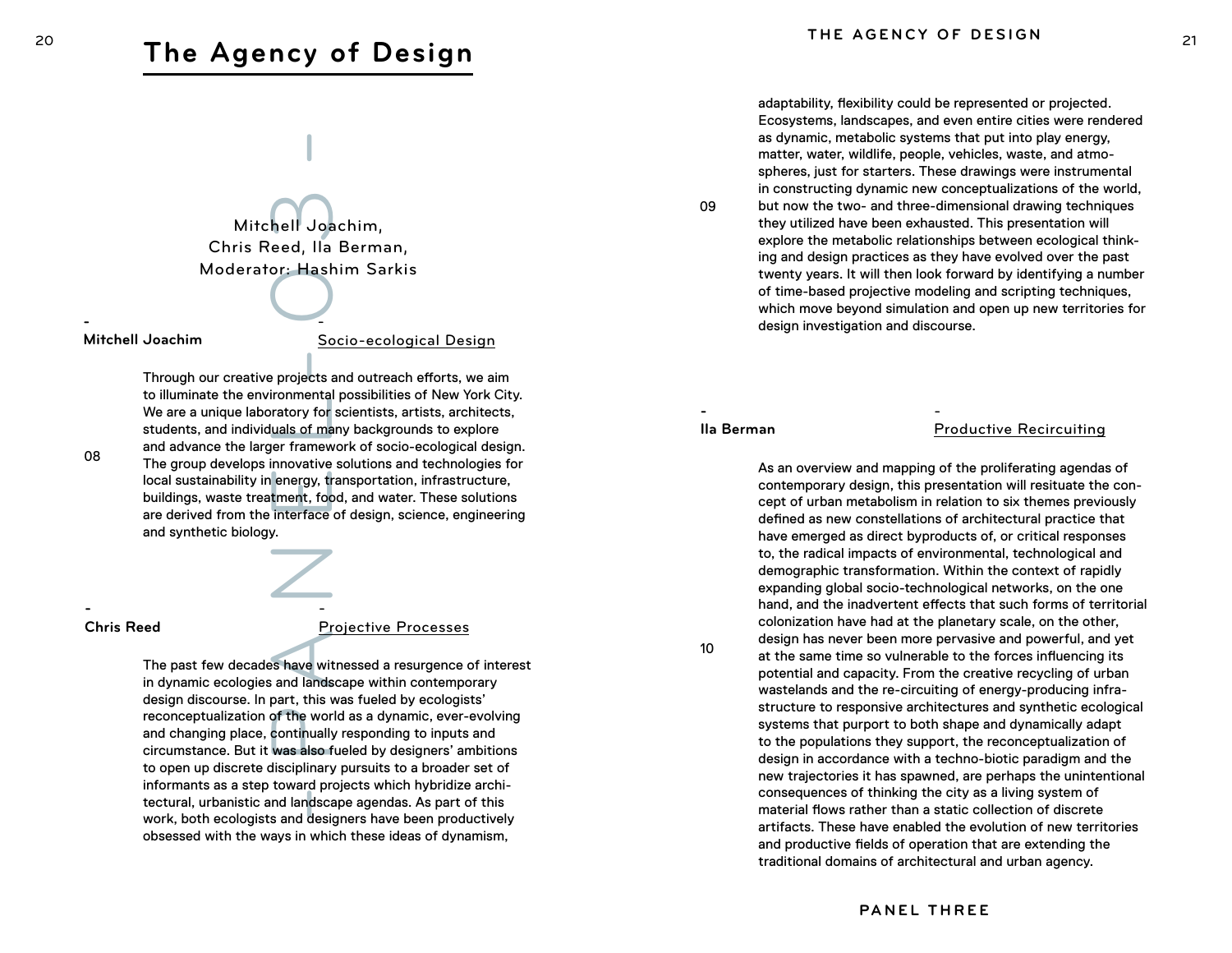|    |  |                      |                      |                      | $\cdot$              | $\ddot{\phantom{0}}$ | $\ddot{\phantom{0}}$ | $\ddot{\phantom{a}}$ | $\ddot{\phantom{0}}$ | $\cdot$                   | $\bullet$            | $\ddot{\phantom{0}}$ | $\ddot{\phantom{0}}$ | $\ddot{\phantom{0}}$ | $\blacksquare$       | $\blacksquare$ |                      | $\ddot{\phantom{0}}$ |                      |                      |                      |                      |                      |
|----|--|----------------------|----------------------|----------------------|----------------------|----------------------|----------------------|----------------------|----------------------|---------------------------|----------------------|----------------------|----------------------|----------------------|----------------------|----------------|----------------------|----------------------|----------------------|----------------------|----------------------|----------------------|----------------------|
|    |  | $\cdot$              | $\cdot$              | ä,                   | ä,                   | $\cdot$              | $\ddot{\phantom{0}}$ | $\ddot{\phantom{a}}$ | $\ddot{\phantom{a}}$ | $\mathbf{a} = \mathbf{a}$ | $\mathcal{A}$        | $\ddot{\phantom{a}}$ | $\ddot{\phantom{0}}$ | $\blacksquare$       | $\ddot{\phantom{0}}$ | ł,             | $\bullet$            | $\cdot$              | $\cdot$              |                      |                      |                      |                      |
| ٠  |  | $\ddot{\phantom{0}}$ | $\ddot{\phantom{0}}$ | $\cdot$              |                      | $\bullet$            | $\bullet$            | $\bullet$            | $\bullet$            | $\blacksquare$            | $\ddot{\phantom{1}}$ | $\bullet$            | $\bullet$            | $\ddot{\phantom{1}}$ | $\bullet$            | $\blacksquare$ | $\bullet$            | $\ddot{\phantom{0}}$ | $\ddot{\phantom{0}}$ |                      | $\cdot$              |                      |                      |
|    |  |                      |                      |                      |                      |                      |                      | $\ddot{\phantom{0}}$ | l.                   | $\ddot{\phantom{a}}$      | $\ddot{\phantom{a}}$ | $\blacksquare$       | $\ddot{\phantom{a}}$ | $\ddot{\phantom{a}}$ | l.                   | l,             |                      |                      |                      |                      |                      |                      |                      |
|    |  |                      |                      |                      |                      |                      |                      | $\ddot{\phantom{0}}$ |                      | $\ddot{\phantom{0}}$      | $\ddot{\phantom{0}}$ | $\ddot{\phantom{0}}$ | $\ddot{\phantom{0}}$ |                      |                      |                |                      |                      |                      |                      |                      |                      |                      |
|    |  |                      |                      |                      | l.                   |                      | ï                    | $\ddot{\phantom{a}}$ | k.                   | ÷,                        | ×                    | ÷.                   | ÷.                   |                      |                      |                |                      |                      |                      |                      |                      |                      |                      |
|    |  |                      |                      |                      |                      |                      |                      | $\ddot{\phantom{0}}$ |                      | $\ddot{\phantom{0}}$      | $\ddot{\phantom{0}}$ | $\ddot{\phantom{0}}$ | $\ddot{\phantom{0}}$ |                      |                      |                |                      |                      |                      |                      |                      |                      |                      |
|    |  |                      | ï                    |                      | ä,                   |                      | $\cdot$              |                      | ÷,                   | ÷,                        | ä,                   | $\cdot$              | $\ddot{\phantom{a}}$ |                      |                      |                |                      |                      |                      |                      |                      |                      | Ĭ.                   |
|    |  |                      |                      |                      |                      |                      |                      |                      |                      | $\cdot$                   |                      |                      |                      |                      |                      |                |                      |                      |                      |                      |                      |                      |                      |
|    |  |                      |                      |                      |                      |                      |                      |                      |                      |                           | ÷,                   |                      |                      |                      |                      |                |                      |                      |                      |                      |                      |                      |                      |
|    |  |                      |                      |                      |                      |                      |                      |                      |                      |                           | $\ddot{\phantom{0}}$ |                      |                      |                      |                      |                |                      |                      |                      |                      |                      |                      |                      |
|    |  |                      |                      |                      |                      |                      |                      |                      |                      |                           |                      |                      |                      |                      |                      |                |                      |                      |                      |                      |                      |                      |                      |
|    |  |                      |                      |                      | $\ddot{\phantom{0}}$ |                      | $\ddot{\phantom{0}}$ | $\bullet$            |                      | $\blacksquare$            | $\ddot{\phantom{0}}$ | $\ddot{\phantom{0}}$ | $\ddot{\phantom{a}}$ | $\bullet$            | $\cdot$              | $\blacksquare$ |                      |                      | $\bullet$            | $\bullet$            | $\blacksquare$       | $\cdot$              |                      |
|    |  |                      |                      |                      | ä,                   |                      |                      | $\cdot$              |                      | $\cdot$                   | $\cdot$              |                      | $\blacksquare$       | $\cdot$              |                      |                |                      |                      |                      |                      |                      |                      |                      |
|    |  |                      | $\cdot$              |                      | $\ddot{\phantom{1}}$ | $\ddot{\phantom{1}}$ | $\ddot{\phantom{0}}$ | $\bullet$            |                      | $\cdot$                   | $\cdot$              |                      |                      |                      |                      | $\cdot$        |                      | $\bullet$            | $\bullet$            |                      | $\cdot$              |                      | $\ddot{\phantom{0}}$ |
| ÷. |  | $\cdot$              | ÷,                   | ä,                   | $\ddot{\phantom{0}}$ | $\bullet$            | $\bullet$            | $\cdot$              | $\ddot{\phantom{a}}$ | $\epsilon$                | $\bullet$            | $\ddot{\phantom{0}}$ | $\cdot$              | $\cdot$              | $\ddot{\phantom{a}}$ | ÷.             | $\ddot{\phantom{a}}$ | $\ddot{\phantom{0}}$ | $\cdot$              | $\ddot{\phantom{a}}$ | $\epsilon$           |                      |                      |
|    |  |                      |                      |                      |                      |                      |                      | $\ddot{\phantom{0}}$ | $\ddot{\phantom{0}}$ | $\cdot$                   | $\cdot$              |                      | $\ddot{\phantom{0}}$ |                      |                      |                |                      |                      |                      |                      |                      |                      |                      |
|    |  |                      |                      |                      |                      |                      |                      |                      |                      |                           |                      |                      |                      |                      |                      |                |                      |                      |                      |                      |                      |                      | ÷,                   |
|    |  |                      |                      |                      |                      |                      | $\overline{a}$       | $\ddot{\phantom{0}}$ | $\ddot{\phantom{0}}$ | $\ddot{\phantom{a}}$      | $\overline{a}$       | $\ddot{\phantom{0}}$ | $\ddot{\phantom{0}}$ |                      |                      | $\overline{a}$ |                      |                      |                      |                      |                      |                      |                      |
|    |  |                      |                      |                      | $\ddot{\phantom{0}}$ |                      | $\cdot$              | $\cdot$              | $\ddot{\phantom{a}}$ | l,                        | $\cdot$              | $\ddot{\phantom{0}}$ | $\ddot{\phantom{0}}$ |                      |                      |                |                      |                      |                      |                      |                      |                      |                      |
|    |  | $\ddot{\phantom{0}}$ | $\ddot{\phantom{0}}$ | $\ddot{\phantom{a}}$ | $\ddot{\phantom{0}}$ | $\ddot{\phantom{0}}$ | $\ddot{\phantom{0}}$ | $\ddot{\phantom{0}}$ | $\ddot{\phantom{a}}$ | $\cdot$                   | $\ddot{\phantom{0}}$ | $\ddot{\phantom{0}}$ | $\ddot{\phantom{0}}$ |                      |                      |                |                      | $\ddot{\phantom{0}}$ |                      |                      |                      |                      | $\ddot{\phantom{0}}$ |
|    |  |                      |                      |                      |                      |                      |                      |                      |                      |                           |                      |                      |                      |                      |                      |                |                      |                      |                      |                      |                      |                      |                      |
|    |  |                      |                      |                      |                      |                      |                      |                      |                      | $\ddot{\phantom{0}}$      | $\cdot$              |                      |                      |                      |                      |                |                      |                      |                      |                      |                      |                      |                      |
|    |  |                      |                      |                      |                      |                      |                      |                      |                      |                           | $\cdot$              |                      |                      |                      |                      |                |                      |                      |                      |                      |                      |                      |                      |
|    |  |                      |                      |                      |                      |                      |                      |                      |                      |                           |                      |                      |                      |                      |                      |                |                      |                      |                      |                      |                      |                      |                      |
|    |  |                      |                      |                      |                      |                      |                      | $\bullet$            |                      | $\bullet$                 | $\ddot{\phantom{a}}$ | $\ddot{\phantom{0}}$ | $\bullet$            |                      | $\bullet$            |                |                      |                      | $\blacksquare$       | $\bullet$            | $\ddot{\phantom{a}}$ | $\ddot{\phantom{0}}$ |                      |
|    |  |                      |                      |                      |                      |                      |                      |                      |                      | $\cdot$                   | $\cdot$              |                      |                      |                      |                      |                |                      |                      |                      |                      |                      |                      |                      |
|    |  |                      | $\cdot$              |                      | $\blacksquare$       | $\ddot{\phantom{0}}$ | $\cdot$              | $\ddot{\phantom{1}}$ | $\bullet$            | $\cdot$                   | $\ddot{\phantom{1}}$ |                      | $\bullet$            | $\bullet$            | $\ddot{\phantom{0}}$ | $\bullet$      |                      | $\ddot{\phantom{0}}$ | $\ddot{\phantom{0}}$ |                      | $\blacksquare$       |                      | ٠                    |
|    |  | $\ddot{\phantom{0}}$ | $\cdot$              | $\ddot{\phantom{0}}$ | $\cdot$              | $\cdot$              | $\ddot{\phantom{0}}$ | $\cdot$              | $\cdot$              | $\blacksquare$            | $\cdot$              | $\cdot$              | $\cdot$              | $\ddot{\phantom{a}}$ | $\cdot$              |                | $\cdot$              | $\cdot$              | $\cdot$              | $\cdot$              | $\cdot$              |                      |                      |
|    |  |                      |                      |                      |                      |                      |                      | $\ddot{\phantom{0}}$ |                      |                           |                      |                      |                      |                      |                      |                |                      |                      |                      |                      |                      |                      |                      |
|    |  |                      |                      |                      |                      |                      |                      |                      |                      |                           |                      |                      |                      |                      |                      |                |                      |                      |                      |                      |                      |                      |                      |
|    |  |                      |                      |                      |                      | $\overline{a}$       |                      | $\ddot{\phantom{0}}$ | $\ddot{\phantom{0}}$ | $\cdot$                   | $\ddot{\phantom{0}}$ | $\overline{a}$       | $\ddot{\phantom{0}}$ |                      |                      |                |                      |                      |                      |                      |                      |                      |                      |
|    |  |                      |                      |                      |                      |                      |                      | $\ddot{\phantom{a}}$ |                      | $\ddot{\phantom{a}}$      | $\cdot$              | $\ddot{\phantom{0}}$ |                      |                      |                      |                |                      |                      |                      |                      |                      |                      |                      |
|    |  |                      | $\ddot{\phantom{0}}$ |                      |                      |                      |                      |                      |                      | $\cdot$                   | $\ddot{\phantom{0}}$ |                      |                      |                      |                      |                |                      |                      |                      |                      |                      |                      |                      |
|    |  |                      |                      |                      |                      |                      |                      |                      |                      |                           |                      |                      |                      |                      |                      |                |                      |                      |                      |                      |                      |                      |                      |
|    |  |                      |                      |                      |                      |                      |                      |                      |                      |                           |                      |                      |                      |                      |                      |                |                      |                      |                      |                      |                      |                      |                      |
|    |  |                      |                      |                      |                      |                      |                      |                      |                      |                           |                      |                      |                      |                      |                      |                |                      |                      |                      |                      |                      |                      |                      |
|    |  |                      |                      |                      |                      |                      |                      |                      |                      |                           |                      |                      |                      |                      |                      |                |                      |                      |                      |                      |                      |                      |                      |
|    |  |                      |                      |                      |                      |                      |                      |                      |                      |                           |                      |                      |                      |                      |                      |                |                      |                      |                      |                      |                      |                      |                      |

|  |  |  |  |  | $\ddot{\phantom{0}}$ | $\ddot{\phantom{0}}$ |  |  |  |                      |  |  |  |
|--|--|--|--|--|----------------------|----------------------|--|--|--|----------------------|--|--|--|
|  |  |  |  |  |                      |                      |  |  |  |                      |  |  |  |
|  |  |  |  |  |                      |                      |  |  |  | $\ddot{\phantom{0}}$ |  |  |  |
|  |  |  |  |  |                      |                      |  |  |  |                      |  |  |  |
|  |  |  |  |  |                      |                      |  |  |  |                      |  |  |  |
|  |  |  |  |  |                      |                      |  |  |  |                      |  |  |  |
|  |  |  |  |  |                      |                      |  |  |  |                      |  |  |  |
|  |  |  |  |  |                      |                      |  |  |  |                      |  |  |  |
|  |  |  |  |  |                      |                      |  |  |  |                      |  |  |  |
|  |  |  |  |  |                      |                      |  |  |  |                      |  |  |  |
|  |  |  |  |  |                      |                      |  |  |  |                      |  |  |  |
|  |  |  |  |  |                      |                      |  |  |  |                      |  |  |  |
|  |  |  |  |  |                      |                      |  |  |  |                      |  |  |  |
|  |  |  |  |  |                      |                      |  |  |  |                      |  |  |  |
|  |  |  |  |  |                      |                      |  |  |  |                      |  |  |  |
|  |  |  |  |  |                      |                      |  |  |  |                      |  |  |  |
|  |  |  |  |  |                      |                      |  |  |  |                      |  |  |  |
|  |  |  |  |  |                      |                      |  |  |  |                      |  |  |  |
|  |  |  |  |  |                      |                      |  |  |  |                      |  |  |  |
|  |  |  |  |  |                      |                      |  |  |  |                      |  |  |  |
|  |  |  |  |  |                      |                      |  |  |  |                      |  |  |  |
|  |  |  |  |  |                      |                      |  |  |  |                      |  |  |  |
|  |  |  |  |  |                      |                      |  |  |  |                      |  |  |  |
|  |  |  |  |  |                      |                      |  |  |  |                      |  |  |  |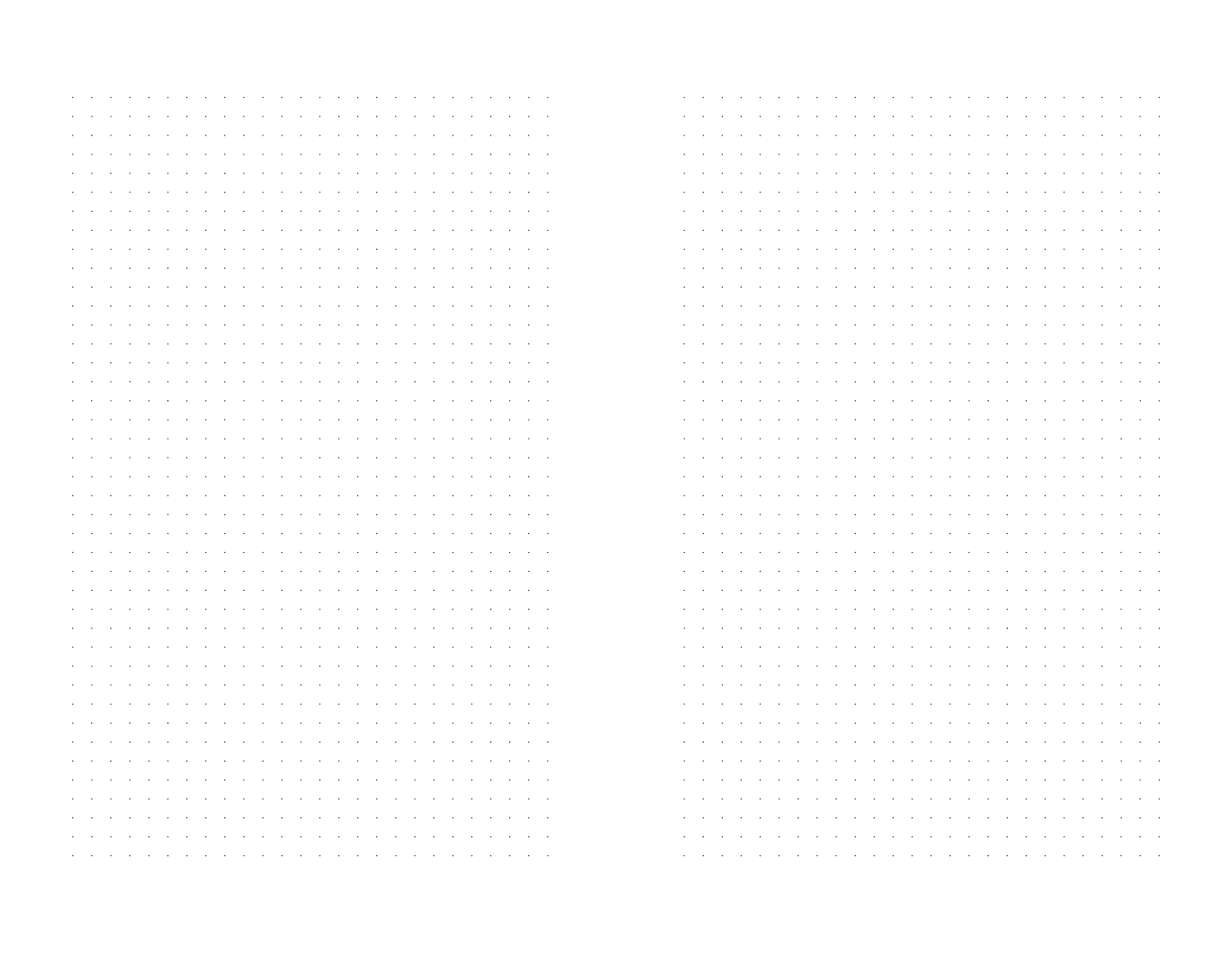# ERLE ELLIS

Erle Ellis is Associate Professor of Geography and Environmental Systems and Director of the Laboratory for Anthropogenic Landscape Ecology at the University of Maryland, Baltimore County and Visiting Professor in Landscape Architecture at the Harvard Graduate School of Design. His research investigates the ecology of hu man landscapes at local to global scales with

# **speaker** \_panel one metabolic upscaling

the aim of informing sustainable stewardship of the biosphere in the Anthropocene. Early work focused on long-term ecological changes in China's ancient village landscapes. Current work includes global mapping of human ecology and its long-term changes (anthromes), online tools for global synthesis of local knowledge (GLOBE) and tools for mapping landscapes in 3D (Ecosynth).

MATTHEW GANDY

# **speaker** \_panel one metabolic upscaling

Matthew Gandy is Professor of Geography at University College London and was Director of the UCL Urban Laboratory from 2006-11. His publications include *Concrete and clay: reworking nature in New York City* (MIT Press, 2002), *Hydropolis* (Campus, 2006, co-editor) and *Urban Constellations* (jovis, 2011, editor), along with articles in *New Left Review*, *IJURR*, *Society and Space*, and many

other journals. He is currently completing three book manuscripts: *The fabric of space: water, modernity, and the urban imagination*  (for the MIT Press), *Moth* (for the Reaktion animal series), and a co-edited collection *The acoustic city* (for jovis). From 2013 to 2015 he will be a senior research fellow of the Gerda Henkel Foundation at the University of the Arts, Berlin.

# JANE HUTTON

Jane Hutton is a landscape architect and Assistant Professor in the Department of Landscape Architecture at the Harvard Graduate School of Design. She is Faculty Director to the Loeb Library Materials Collection and Co-Director of the Energy, Environments, and Design research lab. Her work focuses on the extended

**speaker** \_panel one metabolic upscaling

relationships of material practice in landscape architecture, looking at links between the landscapes of production and consumption of common construction materials. Hutton is a founding editor of the journal *Scapegoat: Architecture, Landscape, Political Economy*, and is co-editor of Issues: 01 *Service*, 02 *Materialism*, and 06 *Mexico D.F./NAFTA* .

# PIERRE BELANGER

**moderator** \_panel two territorial transformations

Pierre Bélanger is Associate Professor of Landscape Architecture at the Harvard Graduate School of Design, Co-Director of OPSYS, and Advisor to the US Army Corps of Engineers. As part of the Department of Landscape Architecture and the Advanced Studies Program, he teaches courses on the convergence of ecology, infrastructure and urbanism in the interrelated fields of design, planning and engineering.

ILA BERMAN

**-**

NEIL BRENNER

speaker \_panel three the agency of design

el<br>a design, is an architect, theorist, and curator Ila Berman, the new O'Donovan Director of the University of Waterloo School of Architecture and Principal of Scaleshift of architecture and urbanism whose research investigates the relationship between culture and the evolution of contemporary material and spatial practices. Dr. Berman's recent work and publications include *URBANbuild local\_global* (co-authored with

Neil Brenner is Professor of Urban Theory at the Harvard Graduate School of Design (GSD) and Director of the Urban Theory Lab-GSD. His writing and teaching focus on the theoretical, conceptual and methodologi cal dimensions of urban questions in relation to modern capitalism, state strategies and sociopolitical struggles. Brenner's most recent book is the edited volume, *Implosions/Explosions: Towards a Study* 

**moderator** \_panel one metabolic upscaling

.<br>|<br>| Excellence, New Constellations New

Mona El Khafif) winner of an AIGA award for the top 50 books of 2009 and a Communication Arts Award of Ecologies, and her forthcoming book on art and architectural installation: *Expanded Field* based on her exhibition with Douglas Burnham at the Wattis Institute for Contemporary Arts.

He is author of the forthcoming book, *Landscape Infrastructure: Urbanism beyond Engineering* (MIT Press, 2014), and editor of the *Landscape Infrastructures DVD* (2009). Recent publicationsinclude *Urbanism beyond Engineering* (Infrastructure Sustainability & Design, 2012), *The Agronomic Landscape* (2011), *Regionalization* (2010), *Redefining Infrastructure* (2010), *Landscape as Infrastructure* (2009).

BELA<br>
The Lands<br>
f s the Lands<br>
the Lands<br>
the Lands<br>
d Recem<br>
Engine<br>
BERM A<br>
aware<br>
are<br>
f Recem<br>
Land<br>
Land<br>
Land<br>
Land<br>
Land<br>
Land<br>
Land<br>
Land<br>
Land<br>
Land<br>
Land<br>
Land<br>
Land<br>
Land<br>
Land<br>
Land<br>
Land<br>
Land<br>
Land<br>
Land<br>
La *of Planetary Urbanization* (Jovis, 2013). His previous books include, among oth ers, *New State Spaces: Urban Governance and the Rescaling of Statehood* (Oxford University Press, 2004) as well as *Cities for People, not for Profit: Critical Urban Theory and the Right to the City* (co-edited with Peter Marcuse and Margit Mayer; Routledge 2011).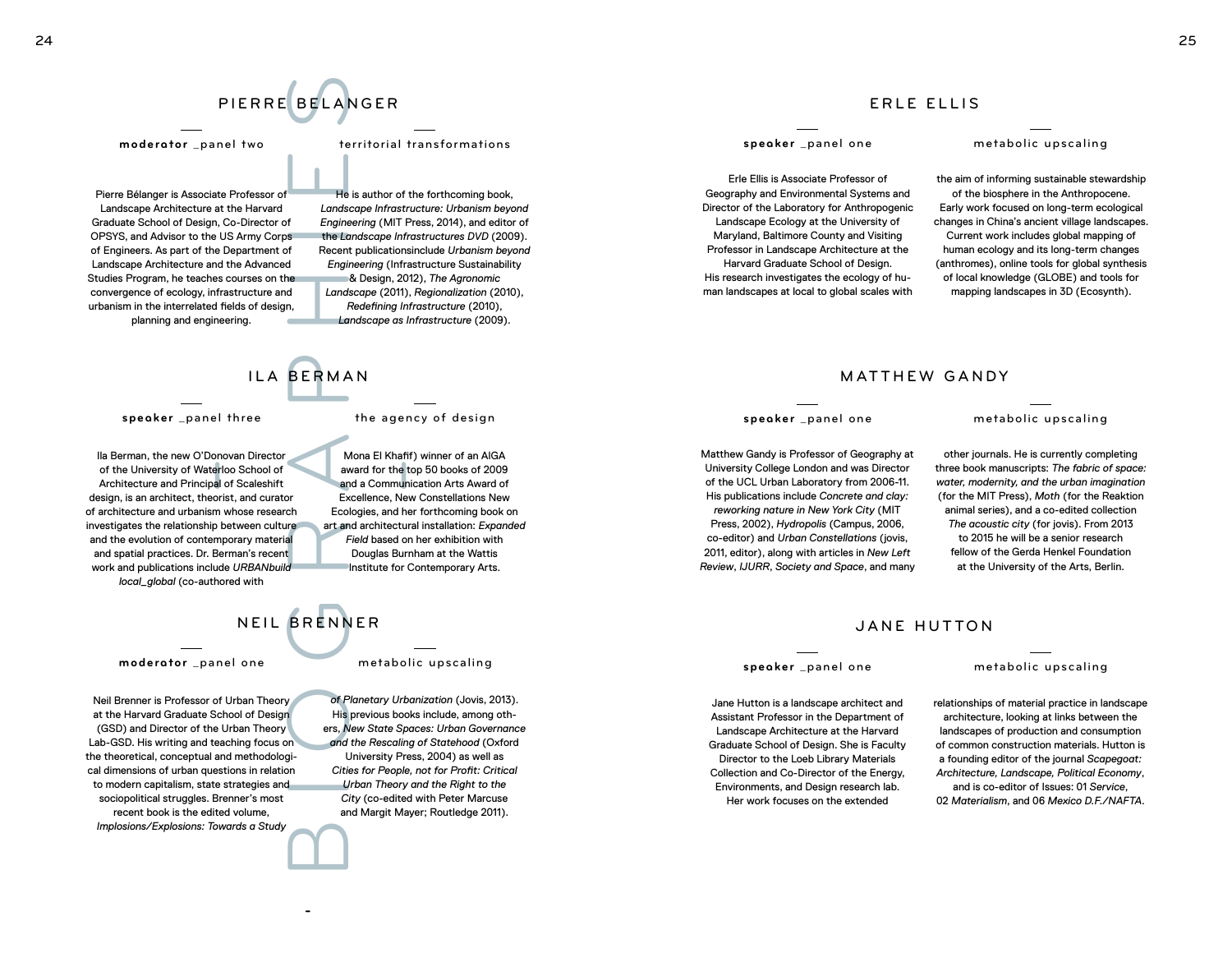# MITCHELL JOACHIM

### **speaker** \_panel three

Dr. Joachim, Co-Founder of Terreform ONE and Associate Professor at NYU. He was formerly an architect at Gehry Partners, and Pei Cobb Freed. He is a TED Senior Fellow and has been awarded fellowships with Moshe Safdie and Martin Society for Sustainability, MIT. He was chosen by Wired magazine for "The Smart List: 15 People the Next President Should Listen To". Rolling Stone magazine honored Mitchell in "The 100 People Who Are Changing America". the agency of design

Mitchell won many awards including; AIA New York Urban Design Merit Award, Victor Papanek Social Design Award, Zumtobel Group Award for Sustainability and Humanity, History Channel Infiniti Award for City of the Future, and Time Magazine Best Invention with MIT Smart Cities Car. Dwell magazine featured him as "The NOW 99" in 2012. He earned a Ph.D. at Massachusetts Institute of Technology, MAUD Harvard University, M.Arch. Columbia University.

# TIMOTHY W. LUKE

# **speaker** \_panel one

Timothy W. Luke is University Distinguished Professor and Chair in the Department of Political Science in the College of Liberal Arts and Human Sciences at Virginia Polytechnic Institute and State University in Blacksburg, Virginia. He also serves as Program Chair for Government and International Affairs for Virginia Tech's School of Public and International Affairs in the College of Architecture and Urban Studies, and was founding Director of the interdisciplinary

## metabolic upscaling

Alliance for Social, Political, Ethical, and Social Thought (ASPECT) doctoral program in the both of these colleges at Virginia Tech. He also is the co-editor of *Fast Capitalism*, and book line editor for Telos Press

Publishing, His research interests include modern cultural, social, and political theory as well as the workings of contemporary environmental movements, international politics, museum politics, and material culture.

# KIEL MOE

**-**

# **speaker** \_panel two

Technology in the Department of Architecture at Harvard University Graduate School of Design. He is a Co-Director of the MDesS program, coordinator of the *Energy & Environments* MDesS concentration, and Co-Director of the *Energy, Environments, and Design* research

territorial transformations

lab at the GSD. He is author of *Insulating Modernism* (2014), *Convergence: an Architectural Agenda for Energy* (2013), *Building Systems: Design Technology & Society* (2012), *Thermally Active Surfaces in Architecture* (2010) and *Integrated Design in Contemporary Architecture* (2008).

# JASON W. MOORE

## **speaker** \_panel one

Jason W. Moore teaches world history in the Department of Sociology, Binghamton University. He writes frequently on the history of capitalism, including the crises of the 21st century. His essays have appeared in *Theory & Society*, *The Journal of Peasant Studies*, T*he Journal of Agrarian Change*, *Antipode*, and *Review*, and have been translated into Chinese, Turkish, French, German, Korean, Portuguese, Spanish, and Italian.

# metabolic upscaling

He is presently completing *Ecology and the Rise of Capitalism* (University of California Press) and *Ecology and the Accumulation of Capital* (Verso). He is coordinator of the World-Ecology Research Network, and a member of the editorial boards of the *Journal of World-Systems Research*, *The Journal of Agrarian Change*, and *Review*. Many of his essays are available at **jasonwmoore.com**.

# CHRIS REED

# **speaker** \_panel three

Chris Reed is the founding principal of Stoss. His innovative, hybridized approach to public space has been recognized internationally, and he has been invited to participate in competitions and installations in the United States, Canada, Europe, Israel, the Middle East, Taiwan, and China. Reed's research interests include the impact of ecological sciences on design thinking, and city-making strategies informed by landscape systems

the agency of design

and dynamics; he is co-editor of an upcoming volume of research and drawing titled *Projective Ecologies.* Reed received a Master in Landscape Architecture from the University of Pennsylvania and an AB in Urban Studies from Harvard College. He is currently Associate Professor in Practice of Landscape Architecture at the Harvard University Graduate School of Design.

# SALVADOR RUEDA

**-**

He is an urban ecologist, founder and director of the Urban Ecology Agency of Barcelona on 2000. He has specialized in analysis and planning of complex systems. He has developed models of occupation and urban metabolism with sustainability criteria. He has designed a new urbanism: the ecological urbanism

## speaker \_panel two territorial transformations

and a new urban cell (the superapple) in order to plan the public space and urban mobility. He has created a new language to read the city and a measuring instrument to calculate the urban complexity. He loves the city but he adores walking on the mountain. His best projects are his four children.